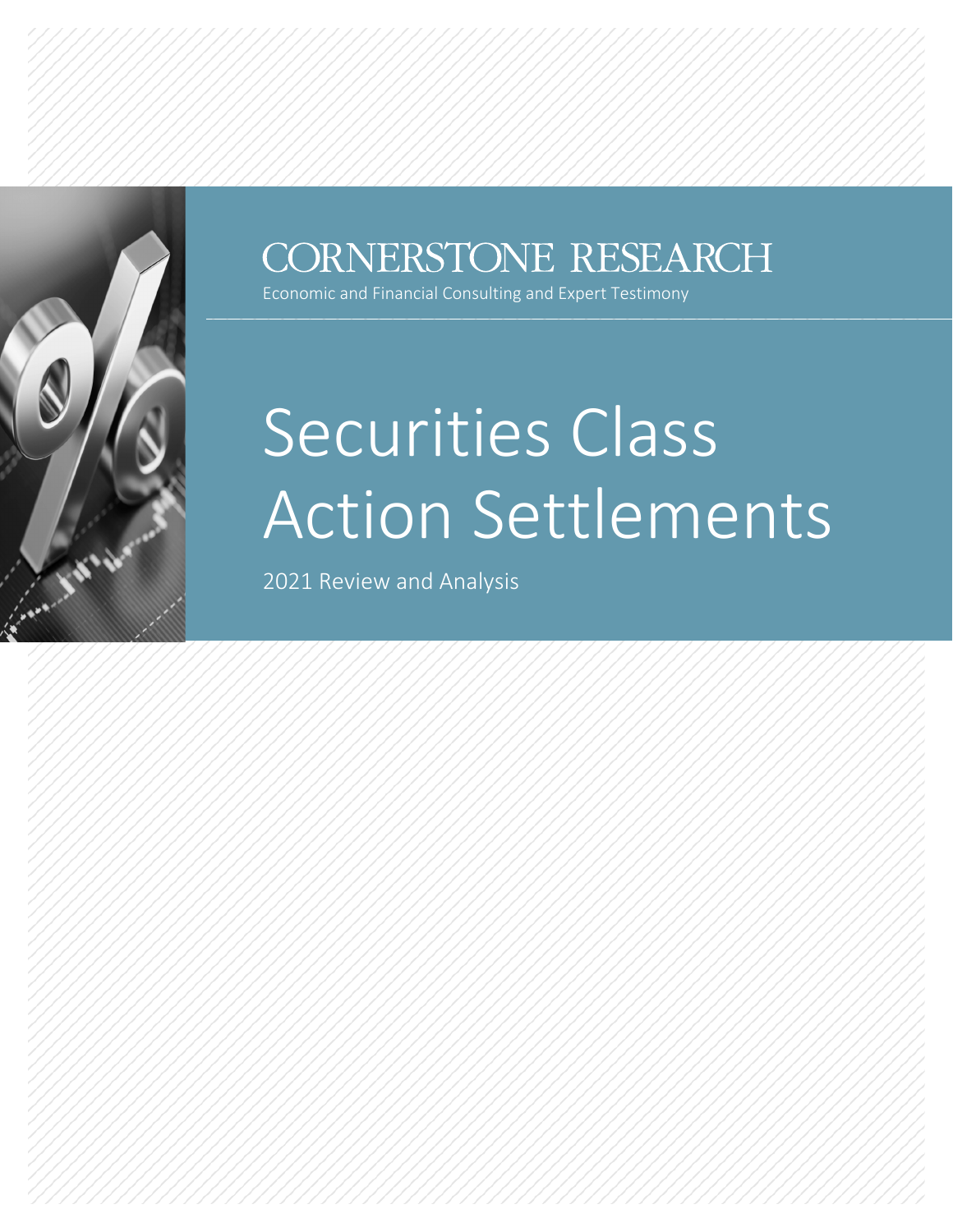# Table of Contents

| 2021 Highlights                                       | 1  |
|-------------------------------------------------------|----|
| Author Commentary                                     |    |
| <b>Total Settlement Dollars</b>                       |    |
| Settlement Size                                       |    |
| Type of Claim                                         |    |
| Rule 10b-5 Claims and "Simplified Tiered Damages"     | 5  |
| '33 Act Claims and "Simplified Statutory Damages"     | 7  |
| Analysis of Settlement Characteristics                | 9  |
| <b>GAAP Violations</b>                                | 9  |
| Derivative Actions                                    | 10 |
| Corresponding SEC Actions                             | 11 |
| Institutional Investors                               | 12 |
| Time to Settlement and Case Complexity                | 13 |
| Case Stage at the Time of Settlement                  | 14 |
| Cornerstone Research's Settlement Prediction Analysis | 15 |
| Research Sample                                       | 16 |
| Data Sources                                          | 16 |
| Endnotes                                              | 17 |
| Appendices                                            | 18 |
| About the Authors                                     | 23 |
|                                                       |    |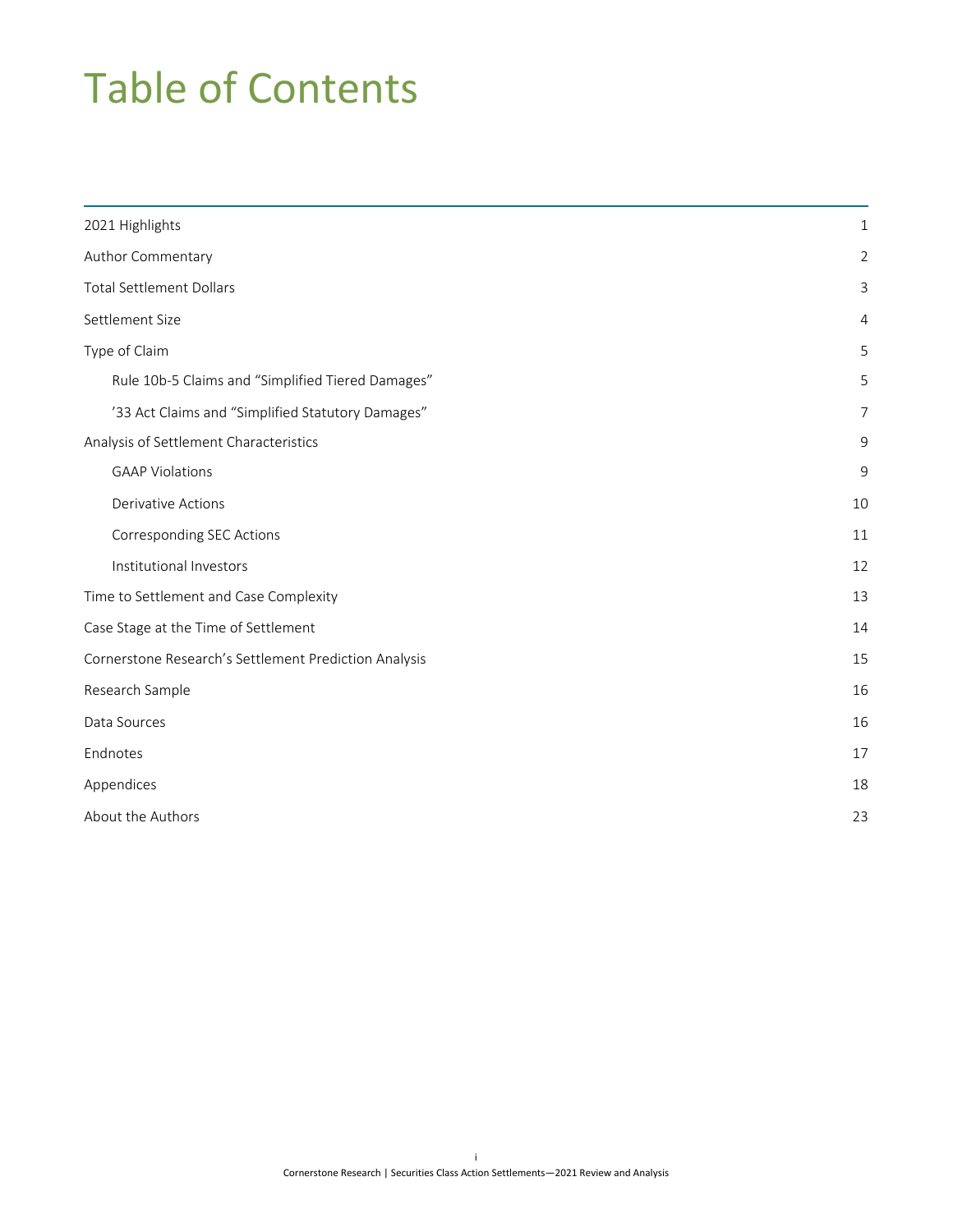# Table of Figures and Appendices

| Figure 1: Settlement Statistics                                                                                           | 1  |
|---------------------------------------------------------------------------------------------------------------------------|----|
| Figure 2: Total Settlement Dollars                                                                                        |    |
| Figure 3: Distribution of Settlements                                                                                     |    |
| Figure 4: Median and Average "Simplified Tiered Damages" in Rule 10b-5 Cases                                              | 5  |
| Figure 5: Median Settlements as a Percentage of "Simplified Tiered Damages" by Damages Ranges in Rule 10b-5 Cases         | 6  |
| Figure 6: Settlements by Nature of Claims                                                                                 |    |
| Figure 7: Median Settlements as a Percentage of "Simplified Statutory Damages" by Damages Ranges in '33 Act Claim Cases 8 |    |
| Figure 8: Median Settlements as a Percentage of "Simplified Tiered Damages" and Allegations of GAAP Violations            | 9  |
| Figure 9: Frequency of Derivative Actions                                                                                 | 10 |
| Figure 10: Frequency of SEC Actions                                                                                       | 11 |
| Figure 11: Median Settlement Amounts and Public Pension Plans                                                             | 12 |
| Figure 12: Median Settlement by Duration from Filing Date to Settlement Hearing Date                                      | 13 |
| Figure 13: Median Settlement Dollars and Resolution Stage at Time of Settlement                                           | 14 |
| Appendix 1: Settlement Percentiles                                                                                        | 18 |
| Appendix 2: Settlements by Select Industry Sectors                                                                        | 18 |
| Appendix 3: Settlements by Federal Circuit Court                                                                          | 19 |
| Appendix 4: Mega Settlements                                                                                              | 19 |
| Appendix 5: Median and Average Settlements as a Percentage of "Simplified Tiered Damages"                                 | 20 |
| Appendix 6: Median and Average Settlements as a Percentage of "Simplified Statutory Damages"                              | 20 |
| Appendix 7: Median and Average Maximum Dollar Loss (MDL)                                                                  | 21 |
| Appendix 8: Median and Average Disclosure Dollar Loss (DDL)                                                               | 21 |
| Appendix 9: Median Docket Entries by "Simplified Tiered Damages" Range                                                    | 22 |

Analyses in this report are based on 2,013 securities class actions filed after passage of the Private Securities Litigation Reform Act of 1995 (Reform Act) and settled from 1996 through year-end 2021. See [page](#page-18-0) 16 for a detailed description of the research sample. For purposes of this report and related research, a settlement refers to a negotiated agreement between the parties to a securities class action that is publicly announced to potential class members by means of a settlement notice.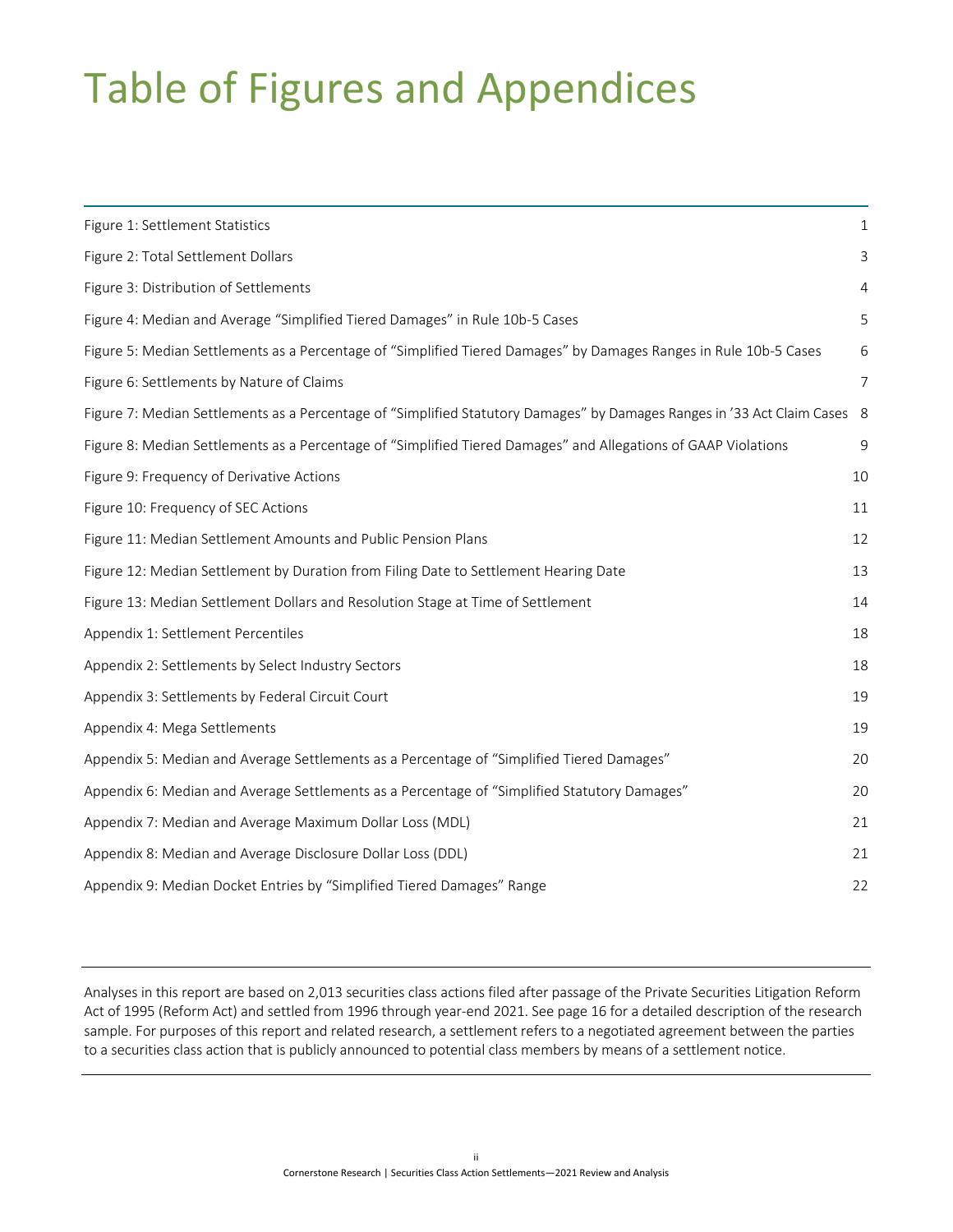# <span id="page-3-0"></span>2021 Highlights

While the number of settlements increased in 2021 to a 10-year high, several key metrics declined below recent levels. The median total settlement amount decreased to \$8.3 million. And, reversing a trend observed in recent years, median "simplified tiered damages" were 42% below the 2020 median value.

- There were 87 settlements, totaling \$1.8 billion, in 2021. [\(page](#page-5-0) 3)
- The median settlement of \$8.3 million fell 22% from 2020 (adjusted for inflation). [\(page](#page-6-0) 4)
- Almost 60% of cases (51) settled for less than \$10 million, and of these, 14 cases settled for less than \$2 million. [\(page](#page-6-0) 4)
- There were three mega settlements (equal to or greater than \$100 million), ranging from \$130 million to \$187.5 million. [\(page](#page-5-0) 3)
- Median "simplified tiered damages" (among cases with Rule 10b-5 claims) was the lowest since 2017 and the second lowest in the last decade. [\(page 5\)](#page-7-0)
- In 2021, the number of settlements in cases with only Section 11 and/or Section 12(a)(2) claims ('33 Act claims) was nearly double the annual average from 2017 to 2020. [\(page 7\)](#page-9-0)
- The proportion of settled cases alleging Generally Accepted Accounting Principles (GAAP) violations in Rule 10b-5 cases was 32%, a record low among all post–Reform Act years. [\(page](#page-11-2) 9)
- The rate of settled cases involving a corresponding action by the U.S. Securities and Exchange Commission (SEC) was the lowest in the past decade. [\(page](#page-13-0) 11)
- The median time from filing to settlement hearing date was 2.6 years, compared to 3.0 years for 2012 to 2020. [\(page](#page-15-0) 13)

#### <span id="page-3-1"></span>Figure 1: Settlement Statistics

(Dollars in millions)

|                       | 2016-2020  | 2019      | 2020      | 2021      |
|-----------------------|------------|-----------|-----------|-----------|
| Number of Settlements | 395        | 75        | 77        | 87        |
| <b>Total Amount</b>   | \$20,486.9 | \$2.227.5 | \$4,395.2 | \$1,787.7 |
| <b>Minimum</b>        | \$0.3      | \$0.5     | \$0.3     | \$0.6     |
| Median                | \$9.9      | \$11.7    | \$10.6    | \$8.3     |
| Average               | \$51.9     | \$29.7    | \$57.1    | \$20.5    |
| <b>Maximum</b>        | \$3,237.5  | \$413.0   | \$1,266.9 | \$187.5   |

Note: Settlement dollars are adjusted for inflation; 2021 dollar equivalent figures are presented.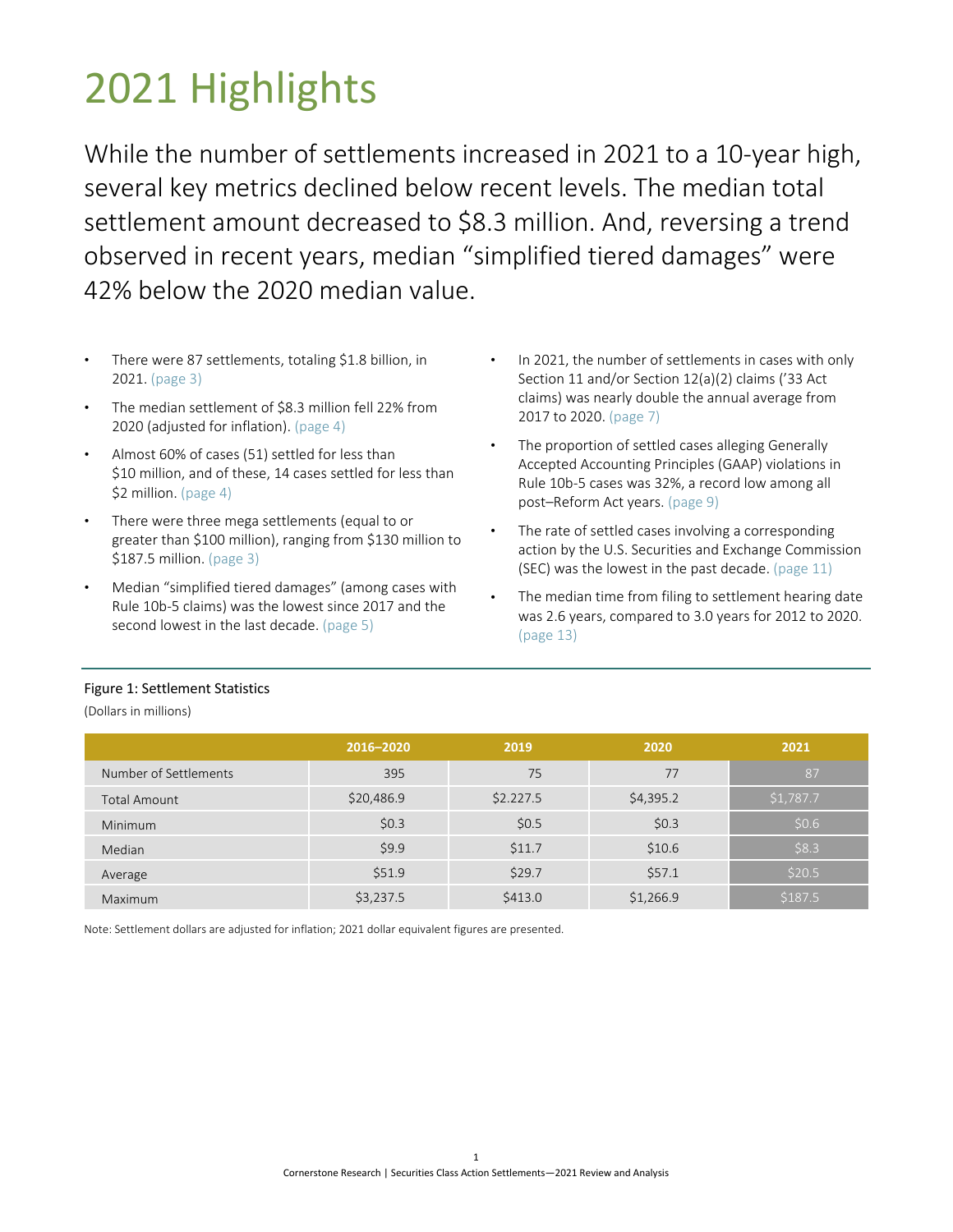# <span id="page-4-0"></span>Author Commentary

### Findings

There was no slowdown in settlement activity in 2021, even with the backdrop of the COVID-19 pandemic, as the number of securities class action settlements increased to a 10-year high. Since the typical duration from case filing to settlement is approximately three years, the uptick in 2021 settlements is consistent with the unprecedented number of case filings in 20[1](#page-19-1)7–2019, $^1$  which is when the majority of these settled cases were filed.

The record number of cases settled in 2021, however, did not translate into higher total settlement dollars. Both total settlement dollars and median settlement amount declined to their lowest levels since 2017, reflecting an increase in the proportion of smaller settlements (i.e., less than \$10 million) compared to prior years.

The decline in settlement sizes can largely be attributed to lower estimates of our proxy for economic losses borne by shareholders, or "simplified tiered damages." Moreover, median issuer defendant total assets were more than 45% smaller for cases settled in 2021 compared to those settled in 2020.

Weaker cases may have contributed to the reduced settlement values as well. For example, the proportion of settled cases alleging a GAAP violation or involving a related SEC action were at record-low levels. Both of these factors are typically associated with higher settlement amounts and are sometimes considered proxies for stronger cases.<sup>2</sup> In addition, the frequency of other factors that our research finds are associated with higher settlement amounts, such as the involvement of an institutional investor as lead plaintiff or the presence of a parallel derivative action, were among the lowest observed in the last decade.

*The mix of cases that settled in 2021 had smaller estimates of potential shareholder losses and lacked many of the plus factors that often contribute to higher settlement outcomes.* 

*Dr. Laarni T. Bulan Principal, Cornerstone Research* Similarly, our research finds that the number of docket entries—a proxy for the time and effort expended by plaintiff counsel and/or case complexity—is positively associated with settlement amounts. The average number of docket entries for cases settled in 2021 was the lowest in the last five years.

*Undeterred by the challenges of the pandemic, securities class action settlements occurred in larger numbers and were resolved more quickly than observed in prior years. The increase in the number of settlements also reflects the unusually high rate of case filings when many of these settled cases were first initiated.* 

*Dr. Laura E. Simmons Senior Advisor, Cornerstone Research*

### Looking Ahead

We expect heightened settlement activity to continue in upcoming years given the elevated number of case filings in 2018–2020 compared to earlier years, [3](#page-19-1) assuming no increases in dismissal rates. The higher number of smaller settlements observed in 2021 could also continue due to the decline in the median disclosure dollar loss (another proxy for shareholder losses) among case filings during the same time frame (2018–2020).

Several recent trends in case allegations have been observed in case filings since 2017, such as allegations related to cybersecurity, cryptocurrency, cannabis, COVID-19, and special purpose acquisition companies (SPACs).<sup>4</sup> We continue to see a small number of these cases settling, but a large portion remains active. In addition, the spike in SPAC filings in 2021, as shown in [Cornerstone Research's](https://www.cornerstone.com/wp-content/uploads/2022/02/Securities-Class-Action-Filings-2021-Year-in-Review.pdf) *Securities [Class Action Filings—2021 Year in Review](https://www.cornerstone.com/wp-content/uploads/2022/02/Securities-Class-Action-Filings-2021-Year-in-Review.pdf)*, is likely to affect settlement trends in future years.

*—Laarni T. Bulan and Laura E. Simmons*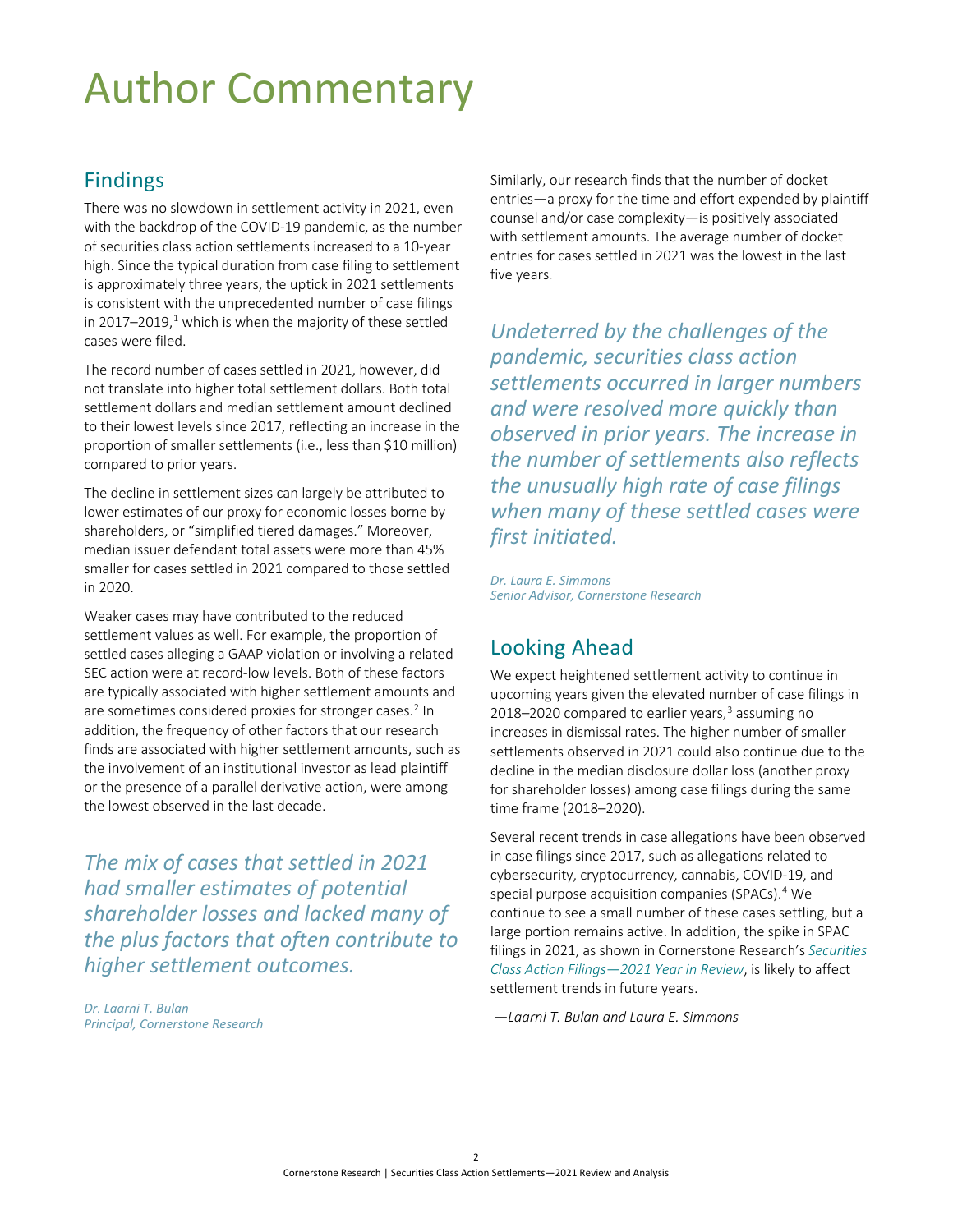# <span id="page-5-0"></span>Total Settlement Dollars

As has been observed in prior years, the presence or absence of just a few very large settlements can have an outsized effect on total reported settlement dollars.

- In 2021, the absence of these very large settlements contributed to a nearly 60% decline in total settlement dollars from the prior year (adjusted for inflation).
- There were three mega settlements (equal to or greater than \$100 million) in 2021, ranging from \$130 million to \$187.5 million. The maximum settlement value of \$187.5 million in 2021 is the lowest maximum value in the last decade.

<span id="page-5-1"></span>Figure 2: Total Settlement Dollars

### *The number of settlements in 2021 reached a 10-year high.*

- Only 25% of total settlement dollars in 2021 came from mega settlements, the lowest percentage in the last decade. *(See Appendix 4 for additional information on mega settlements.)*
- The number of settlements in 2021 (87 cases) represented a 19% increase from the prior nine-year average (73 cases).



Note: Settlement dollars are adjusted for inflation; 2021 dollar equivalent figures are presented. "N" refers to the number of cases.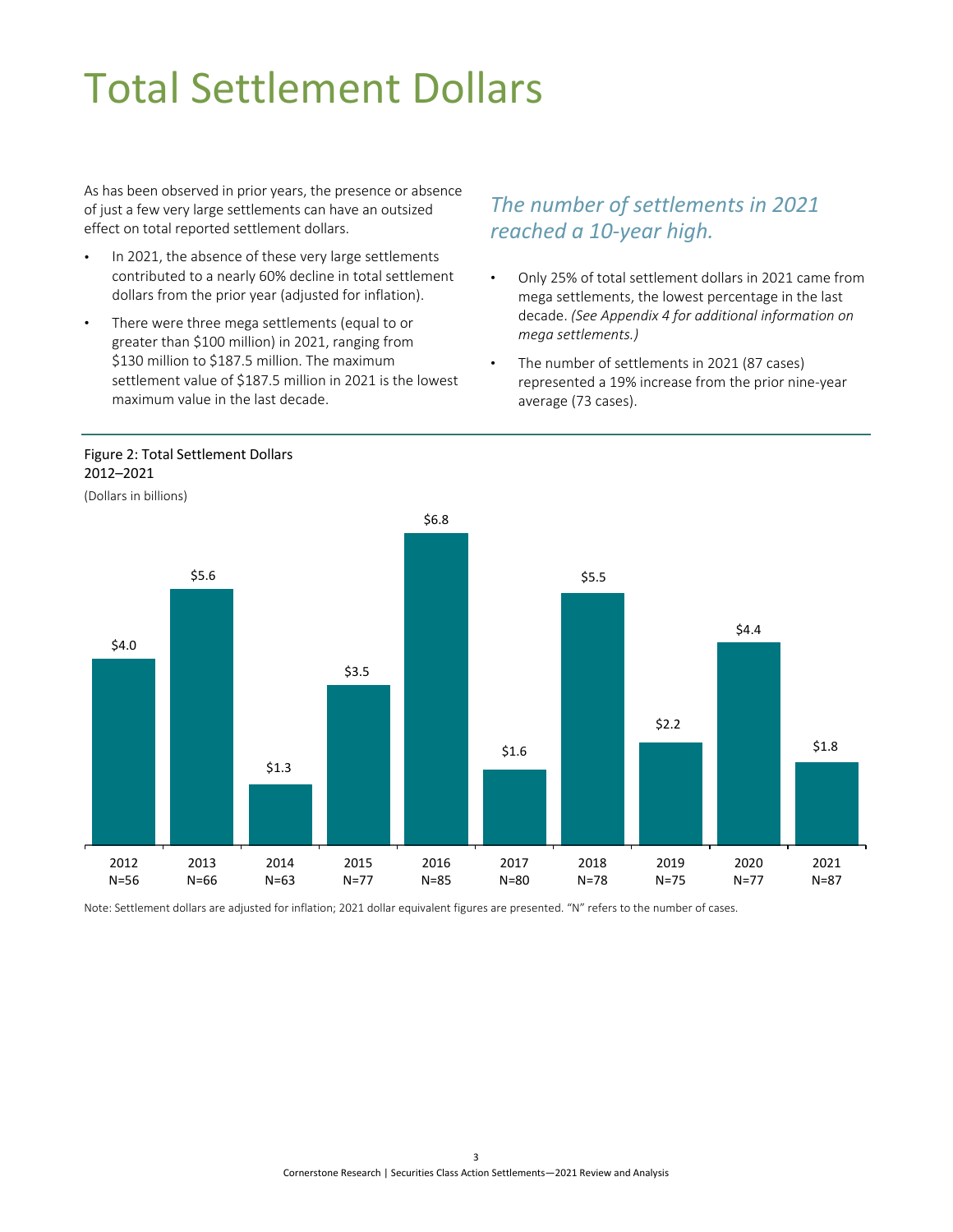# <span id="page-6-0"></span>Settlement Size

- The median settlement amount in 2021 was \$8.3 million, a 22% decline from 2020 (adjusted for inflation), and a 10% decline from the 2012–2020 median.
- There were 14 cases that settled for less than \$2 million in 2021 (historically referred to by commentators as nuisance suits).<sup>5</sup> This compares to an annual average of 10 such settlements during the 2012–2020 period.
- Both the average settlement and median settlement amounts in 2021 were the lowest since 2017. *(See [Appendix 1 for an analysis of settlements by](#page-20-3)  percentiles.)*

#### *Nearly 60% of settlements in 2021 were for less than \$10 million.*

As noted in prior research, three law firms (The Rosen Law Firm, Pomerantz LLP, and Glancy Prongay & Murray LLP) have accounted for more than half of securities class action filings in recent years, and those filings have been dismissed at a higher rate overall than those with other lead plaintiff counsel. [6](#page-19-1) For cases that progressed to a settlement in 2021 with one or more of these three firms acting as lead counsel, the median settlement amount was 76% lower than the median for cases involving other lead plaintiff counsel. These three firms were involved as lead counsel in 31 settled cases in 2021, compared to 19 in 2020.



ł

#### <span id="page-6-1"></span>Figure 3: Distribution of Settlements 2012–2021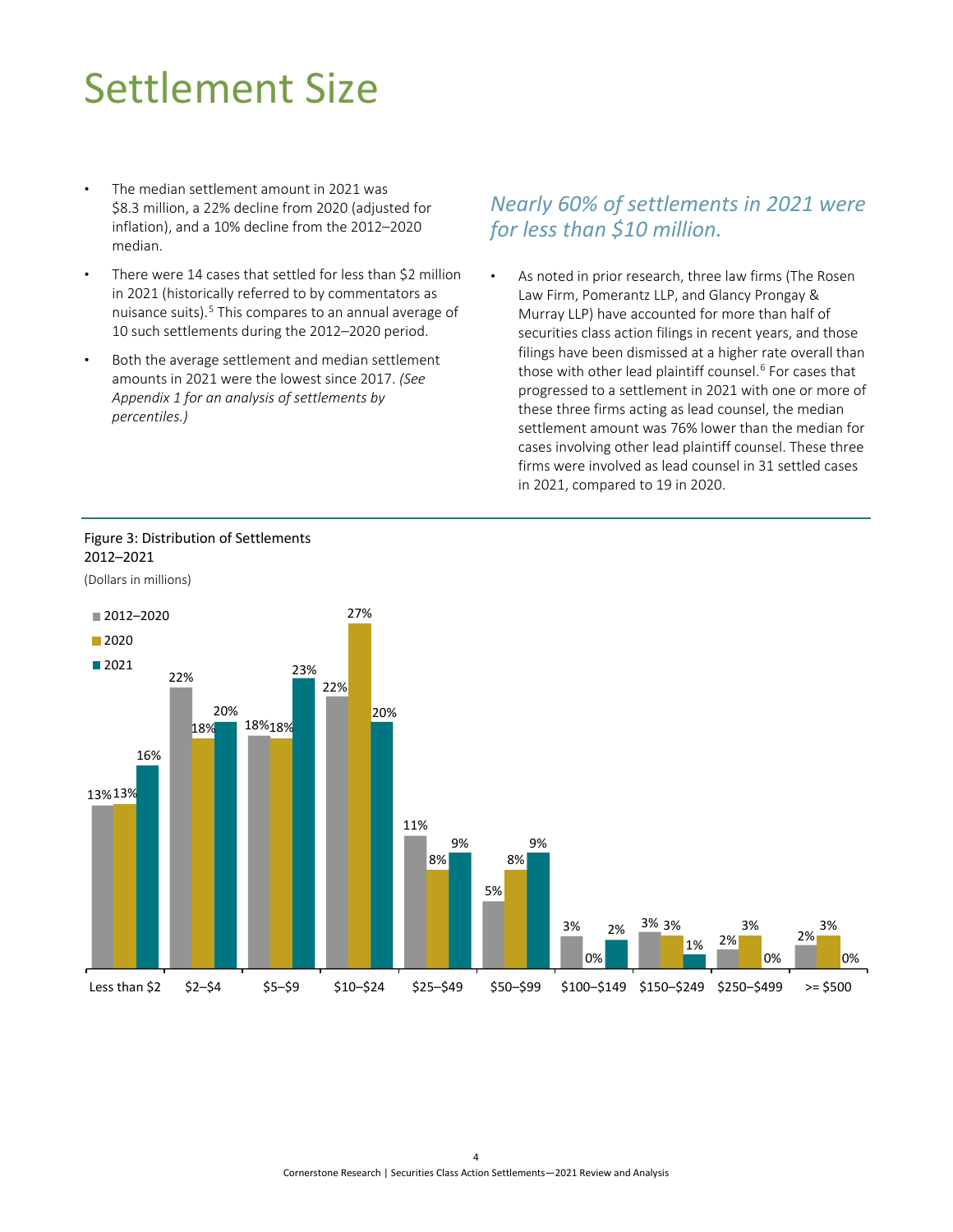# <span id="page-7-0"></span>Type of Claim

### <span id="page-7-1"></span>Rule 10b-5 Claims and "Simplified Tiered Damages"

"Simplified tiered damages" uses simplifying assumptions to estimate per-share damages and trading behavior for cases involving Rule 10b-5 claims. It provides a measure of potential shareholder losses that allows for consistency across a large volume of cases, thus enabling the identification and analysis of potential trends. $7$ 

Cornerstone Research's prediction model finds this measure to be the most important factor in predicting settlement amounts. [8](#page-19-1) However, this measure is not intended to represent actual economic losses borne by shareholders. Determining any such losses for a given case requires more in-depth economic analysis.

Similar to settlement amounts, the average "simplified tiered damages" in 2021 declined to the lowest level since 2017. *[\(See Appendix 5 for additional information](#page-22-2)  on median and average settlements as a percentage of "simplified tiered damages.")*

*Median "simplified tiered damages" was the lowest since 2017 and the second lowest in the last decade.* 

- Median values provide the midpoint in a series of observations and are less affected than averages by outlier data. The decrease in median "simplified tiered damages" in 2021 indicates a decline in the number of larger cases relative to 2020 (e.g., cases with "simplified tiered damages" exceeding \$250 million).
- Smaller "simplified tiered damages" are typically associated with smaller issuer defendants (measured by total assets or market capitalization of the issuer). However, the median market capitalization of issuer defendants<sup>9</sup> in settled cases increased 30% over 2020, in part reflecting the upward market trend through the end of 2021.

#### <span id="page-7-2"></span>Figure 4: Median and Average "Simplified Tiered Damages" in Rule 10b-5 Cases  2012–2021

(Dollars in millions)



Note: "Simplified tiered damages" are adjusted for inflation based on class period end dates for common stock only; 2021 dollar equivalent figures are presented. Damages are estimated for cases alleging a claim under Rule 10b-5 (whether alone or in addition to other claims).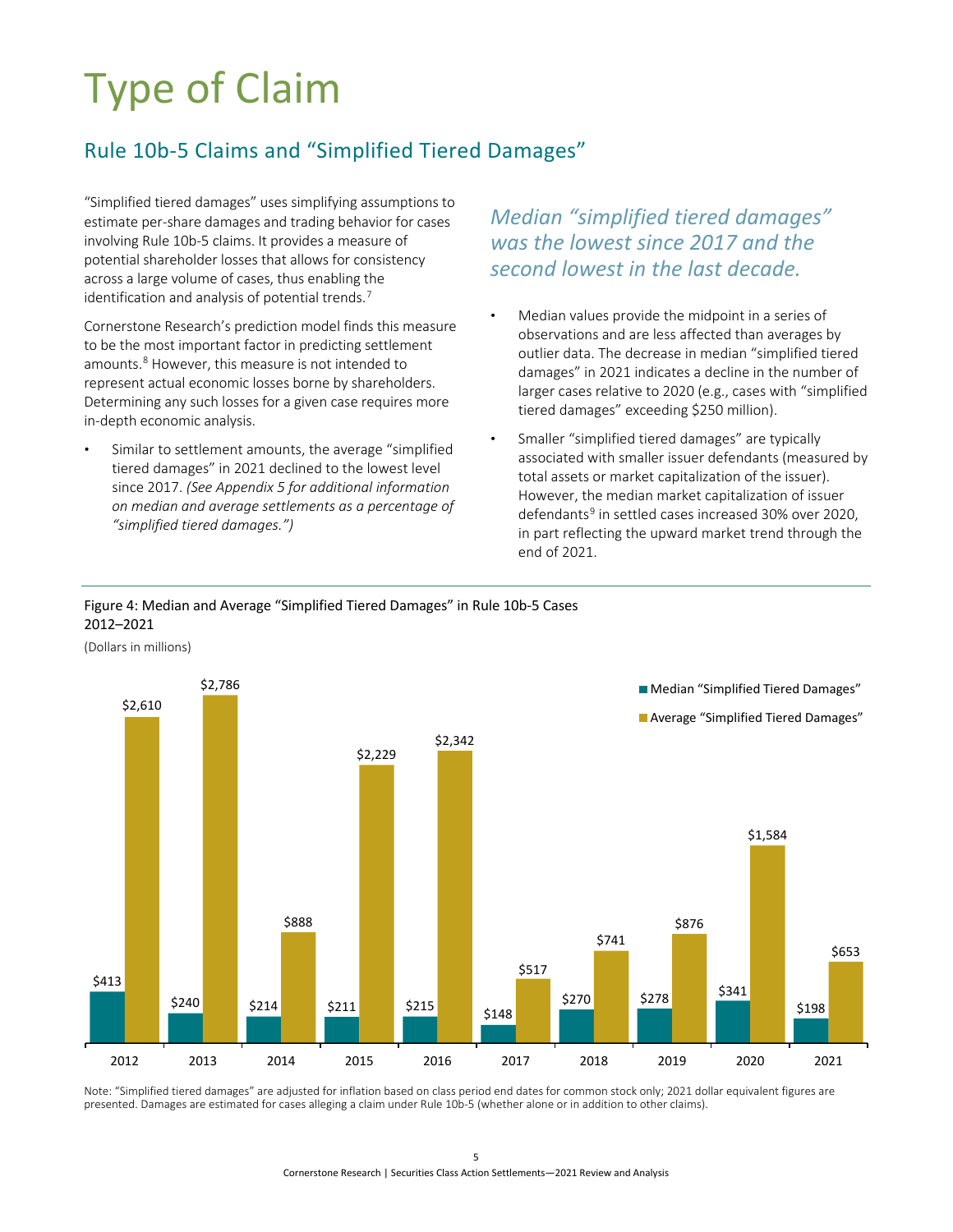- Cases with larger "simplified tiered damages" are more likely to be associated with factors such as institutional lead plaintiffs, related SEC actions, or criminal charges. *(See [Analysis of Settlement Characteristics](#page-11-0) on pages 9–12 [for additional discussion of these factors.\)](#page-11-0)*
- Among cases with Rule 10b-5 claims, the median class period length declined 20% in 2021 from the median class period length observed in 2020, explaining, in part, the relatively low median "simplified tiered damages."
- Fourteen settlements in 2021 had "simplified tiered damages" less than \$25 million, the largest proportion of such cases in more than 15 years.
- Cases with less than \$25 million in "simplified tiered damages" typically settle more quickly. In 2021, these cases settled within 2.5 years on average, compared to about four years for cases with "simplified tiered damages" greater than \$500 million.
- Half of the cases settled in 2021 with "simplified tiered damages" of less than \$25 million involved issuers that had been delisted from a major exchange and/or declared bankruptcy prior to settlement.
- Very large cases (more than \$1 billion in "simplified tiered damages") typically settle for a smaller percentage of such damages. However, compared to cases with "simplified tiered damages" between \$150 million and \$1 billion, this pattern did not hold in 2021.

#### <span id="page-8-0"></span>Figure 5: Median Settlements as a Percentage of "Simplified Tiered Damages" by Damages Ranges in Rule 10b-5 Cases 2012–2021



Note: Damages are estimated for cases alleging a claim under Rule 10b-5 (whether alone or in addition to other claims).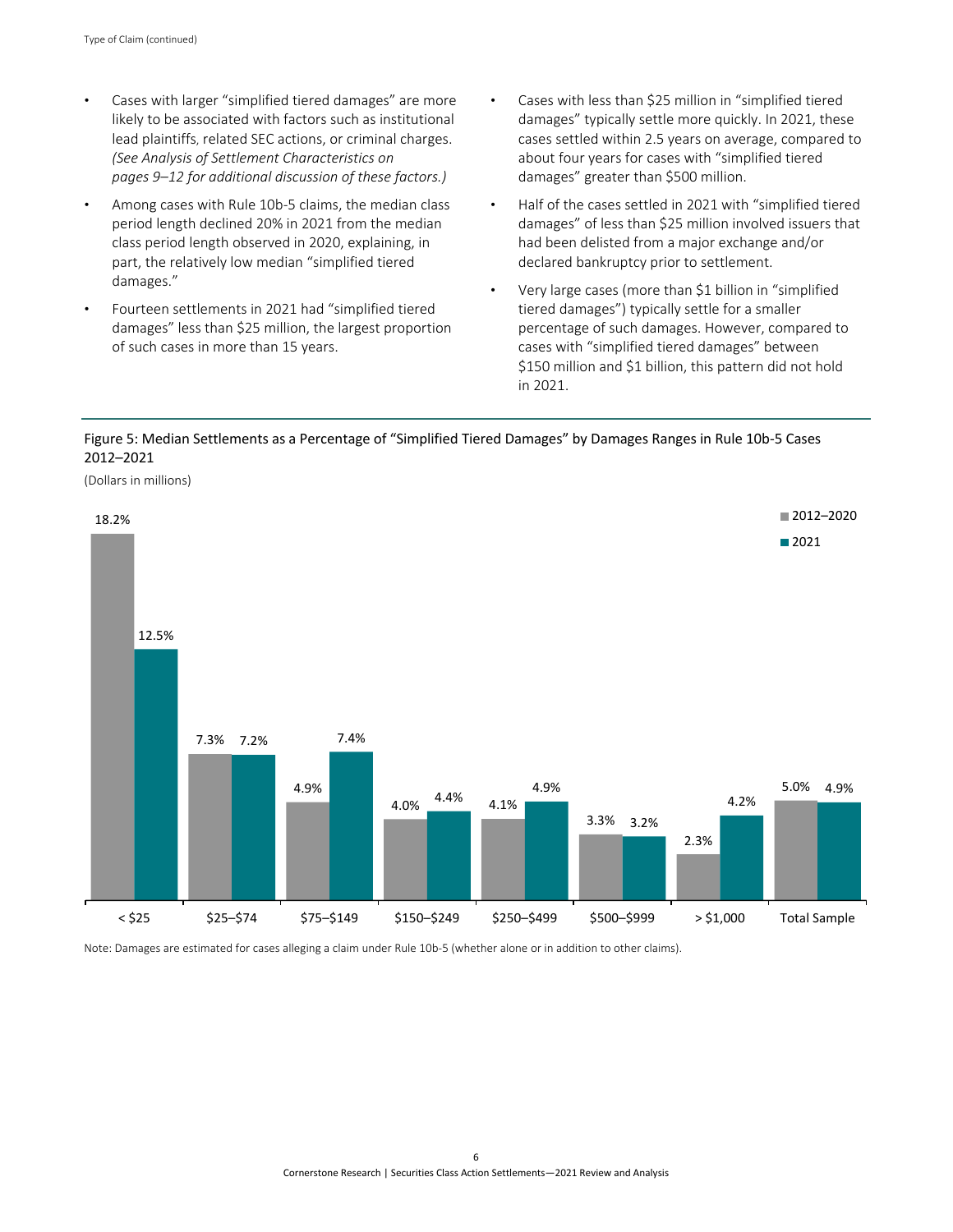### <span id="page-9-0"></span>'33 Act Claims and "Simplified Statutory Damages"

For '33 Act claim cases—those involving only Section 11 and/or Section 12(a)(2) claims—shareholder losses are estimated using a model in which the statutory loss is the difference between the statutory purchase price and the statutory sales price, referred to here as "simplified statutory damages."Only the offered shares are assumed to be eligible for damages. $10$ 

"Simplified statutory damages" are typically smaller than "simplified tiered damages," in part reflecting differences in the methodologies used to estimate alleged damages per share, as well as differences in the shares eligible to be damaged. As such, settlements as a percentage of "simplified statutory damages" may be higher than the percentages observed among Rule 10b-5 settlements.

However, for the first time since 2014, the median settlement as a percentage of "simplified statutory damages" was lower than the median settlement as a percentage of "simplified tiered damages." In 2021, the median settlement as a percentage of "simplified statutory damages" was 4.4%, 10% lower than the median "simplified tiered damages" of 4.9%. *(See [Appendix 6 for additional information on median and](#page-22-2)  average settlements as a percentage of "simplified statutory damages.")*

*The median settlement value for '33 Act claim cases in 2021 was \$8.4 million, largely unchanged from 2020 (\$8.6 million).* 

- In 2021, the number of settlements in cases with only '33 Act claims was nearly double the annual average from 2017 to 2020.
- Cases involving '33 Act claims typically resolve more quickly than cases involving Rule 10b-5 (Exchange Act) claims. In 2021, however, the median interval from filing date to settlement hearing date for both case types narrowed to within 10%.

#### <span id="page-9-1"></span>Figure 6: Settlements by Nature of Claims 2012–2021

(Dollars in millions)

|                                            | Number of<br><b>Settlements</b> | <b>Median</b><br><b>Settlement</b> | <b>Median "Simplified</b><br><b>Statutory Damages"</b> | <b>Median Settlement as</b><br>a Percentage of<br><b>"Simplified Statutory</b><br>Damages" |
|--------------------------------------------|---------------------------------|------------------------------------|--------------------------------------------------------|--------------------------------------------------------------------------------------------|
| Section 11 and/or<br>Section 12(a)(2) Only | 77                              | \$8.9                              | \$142.2                                                | 7.6%                                                                                       |

|                                                           | Number of<br><b>Settlements</b> | <b>Median</b><br><b>Settlement</b> | <b>Median "Simplified</b><br><b>Tiered Damages"</b> | <b>Median Settlement as</b><br>a Percentage of<br>"Simplified Tiered<br>Damages" |
|-----------------------------------------------------------|---------------------------------|------------------------------------|-----------------------------------------------------|----------------------------------------------------------------------------------|
| Both Rule 10b-5 and<br>Section 11 and/or Section 12(a)(2) | 116                             | \$16.0                             | \$406.9                                             | 6.1%                                                                             |
| Rule 10b-5 Only                                           | 543                             | \$7.9                              | \$215.2                                             | 4.8%                                                                             |

Note: Settlement dollars and damages are adjusted for inflation; 2021 dollar equivalent figures are presented.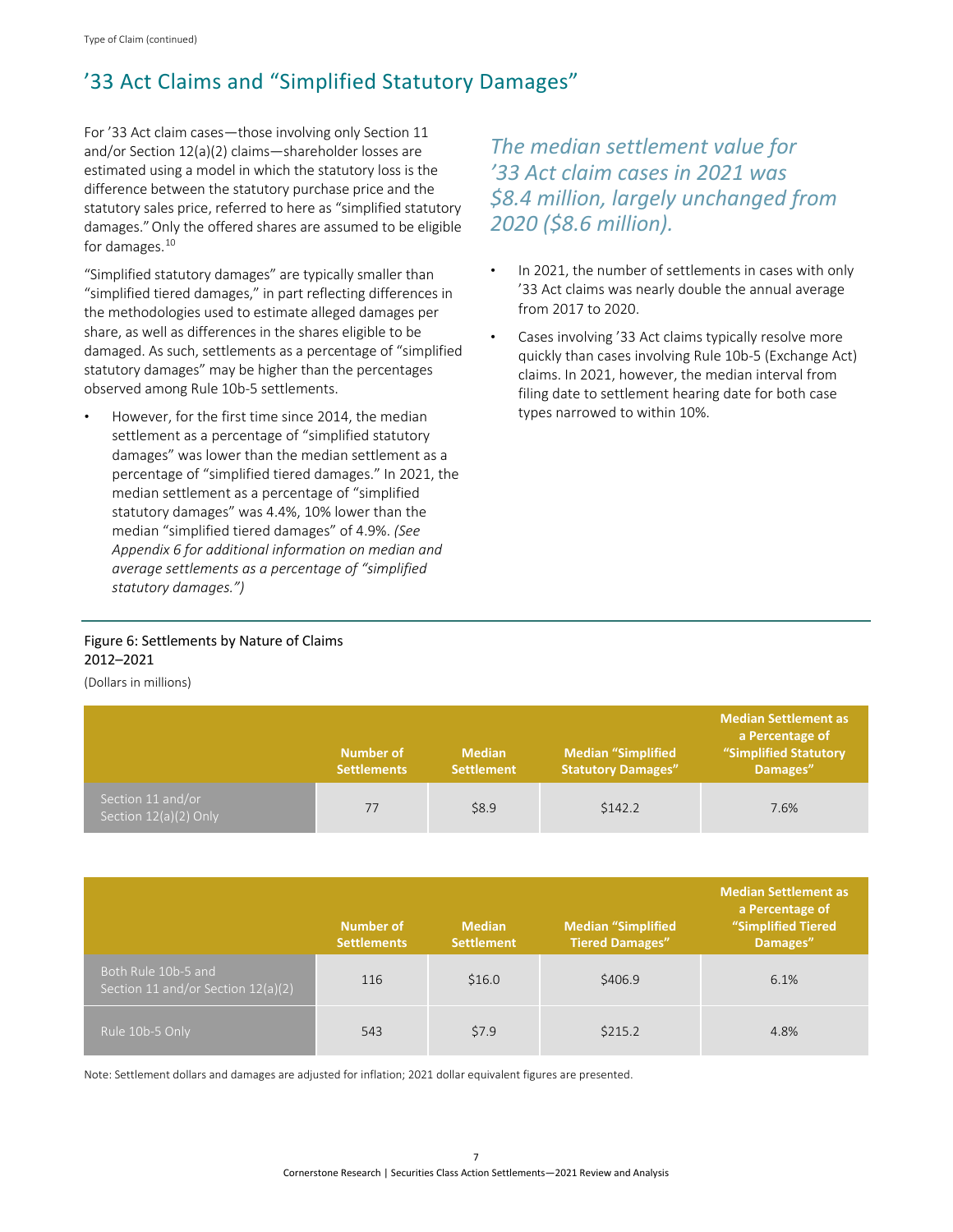- More than 80% of cases with only '33 Act claims involved an initial public offering (IPO).
- In 2021, 88% of the settled '33 Act claim cases involved an underwriter (or underwriters) as a named codefendant.
- Among those cases with identifiable contributions, D&O liability insurance provided, on average, more than 90% of the total settlement fund for '33 Act claim cases from 2012 to 2021.<sup>11</sup>
- Median "simplified statutory damages" in 2021 was the highest since 2014, and double the median in 2020.

As noted in previous reports, the March 2018 U.S. Supreme Court decision in *Cyan Inc. v. Beaver County Employees Retirement Fund* (*Cyan*) held that '33 Act claim securities class actions could be brought in state court. While '33 Act claim cases had often been brought in state courts before 

*Cyan*, filing rates in state courts increased substantially following this ruling. This trend reversed, however, following the March 2020 Delaware Supreme Court decision in *Salzberg v. Sciabacucchi* upholding the validity of federal forum-selection provisions in corporate charters. [12](#page-19-1) 

- In 2021, among '33 Act claim only cases filed post-*Cyan* but prior to the *Sciabacucchi* ruling, 13 have settled, six of which were filed in state court.<sup>13</sup>
- In the years since the *Cyan* decision, an increase in the number of overlapping or parallel suits has been observed—for example, a '33 Act claim case filed in state court that is related to a Rule 10b-5 claim case filed in federal court.<sup>14</sup> The number of these overlapping suits that settled in 2021 was nearly triple the average from 2017 to 2020.

<span id="page-10-0"></span>



#### Jurisdictions of Settlements of '33 Act Claim Cases

|                      | 2012        | 2013 | 2014 | 2015                  | 2016 | 2017                  | 2018 | 2019 | 2020 | 2021 |
|----------------------|-------------|------|------|-----------------------|------|-----------------------|------|------|------|------|
| <b>State Court</b>   |             |      |      |                       | 4    |                       | 4    |      |      |      |
| <b>Federal Court</b> | $\check{ }$ |      |      | $\tilde{\phantom{a}}$ |      | $\tilde{\phantom{a}}$ | 4    |      |      | 10   |

Note: "N" refers to the number of cases. Table does not include parallel suits.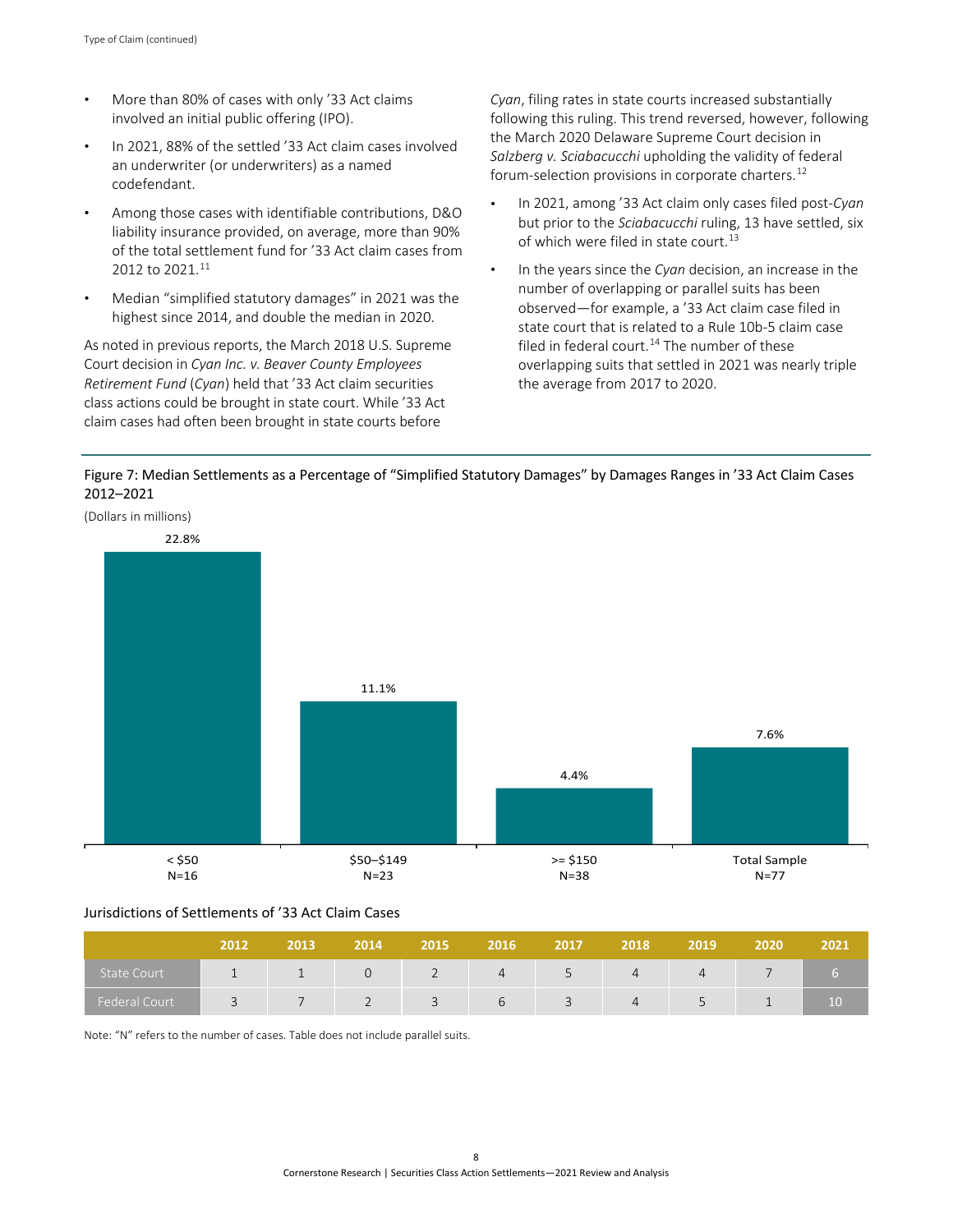# <span id="page-11-0"></span>Analysis of Settlement Characteristics

### <span id="page-11-1"></span>GAAP Violations

This analysis examines allegations of GAAP violations in settlements of securities class actions involving Rule 10b-5 claims, including two sub-categories of GAAP violations financial statement restatements and accounting irregularities[.15](#page-19-1) For further details regarding settlements of accounting cases, see Cornerstone Research's annual report on *Accounting Class Action Filings and Settlements*. [16](#page-19-1)

- In 2021, median "simplified tiered damages" for cases involving GAAP allegations were 38% higher than the 2012–2020 median for such cases.
- As this research has observed, settlements as a percentage of "simplified tiered damages" for cases involving GAAP allegations are typically higher than for non-GAAP cases. This is true even as the rate of accounting allegations has declined in recent years. For example, only 14% of settlements in 2021 involved a restatement of financial statements.
- The frequency of an outside auditor codefendant has declined substantially in recent years. In 2021, an outside auditor was a codefendant in just 3% of settlements.
- The frequency of reported accounting irregularities among settlements from 2017 to 2021 was also low, at just 3.5% of cases. Of those cases, more than 50% also involved criminal charges/indictments related to the allegations in the class action.

*The proportion of settled cases in 2021 with Rule 10b-5 claims alleging GAAP violations was 32%, an all-time low among all post–Reform Act years.*



<span id="page-11-2"></span>Figure 8: Median Settlements as a Percentage of "Simplified Tiered Damages" and Allegations of GAAP Violations 2012–2021 

Note: "N" refers to the number of cases.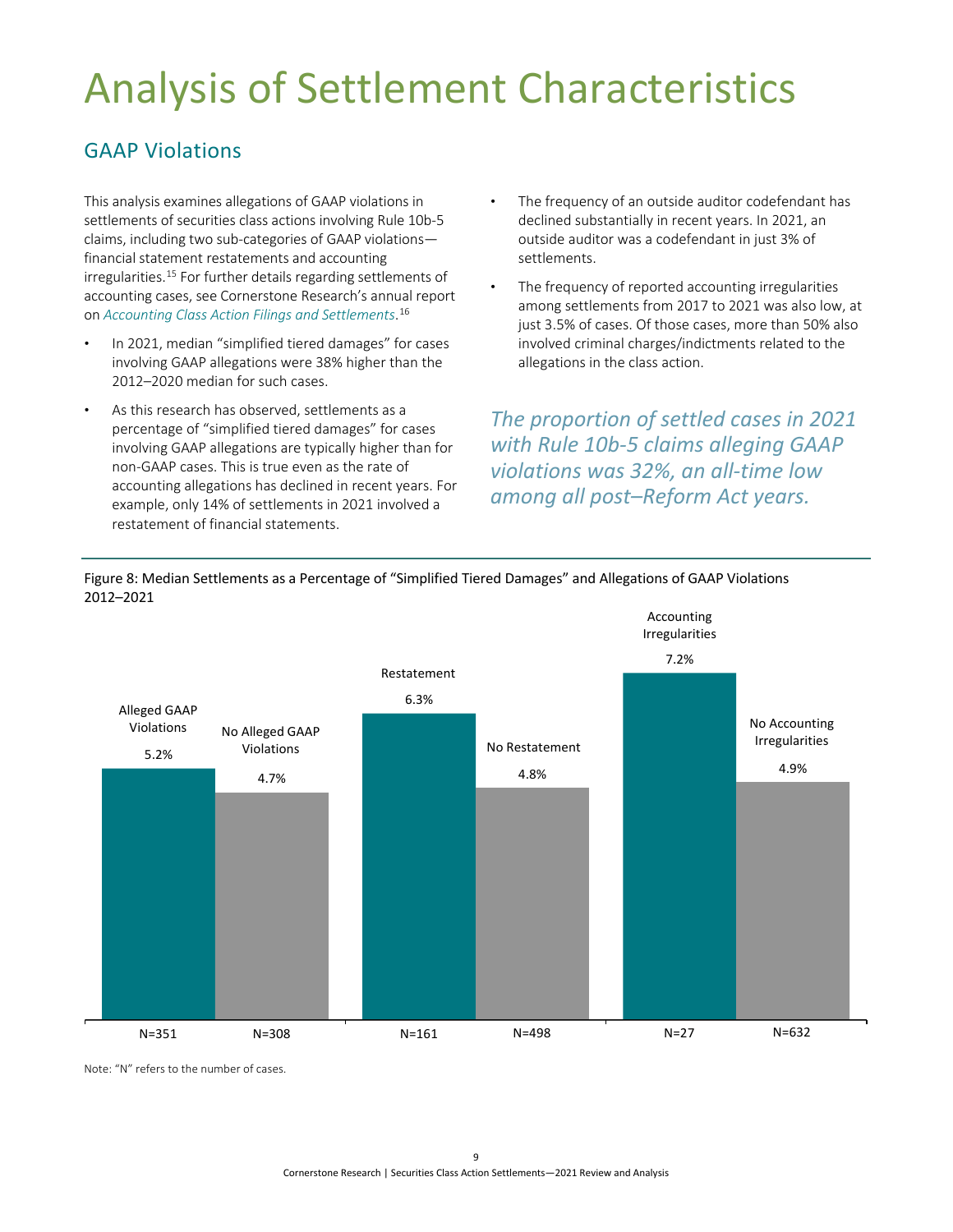### <span id="page-12-0"></span>Derivative Actions

Historically, settled cases involving an accompanying derivative action have been associated with both larger cases (measured by "simplified tiered damages") and larger settlement amounts. For example, from 2012 to 2020, the median settlement for cases with an accompanying derivative action was nearly 45% higher than for cases without a derivative action.

- However, in 2021, the median settlement for cases with an accompanying derivative action was \$8.5 million compared to \$7.5 million for cases without a derivative action, a difference of 13%.
- In 2021, median "simplified tiered damages" for settled cases with an accompanying derivative action was more than double the median for cases without an accompanying derivative action.

### *In 2021, 43% of settled cases involved an accompanying derivative action, the lowest rate in the last five years.*

• For cases settled during 2017–2021, nearly one-third of parallel derivative suits were filed in Delaware. California and New York were the next most common venues for such actions, representing 22% and 13% of such settlements, respectively.

#### <span id="page-12-1"></span>Figure 9: Frequency of Derivative Actions 2012–2021

Settlements without an Accompanying Derivative Action



Settlements with an Accompanying Derivative Action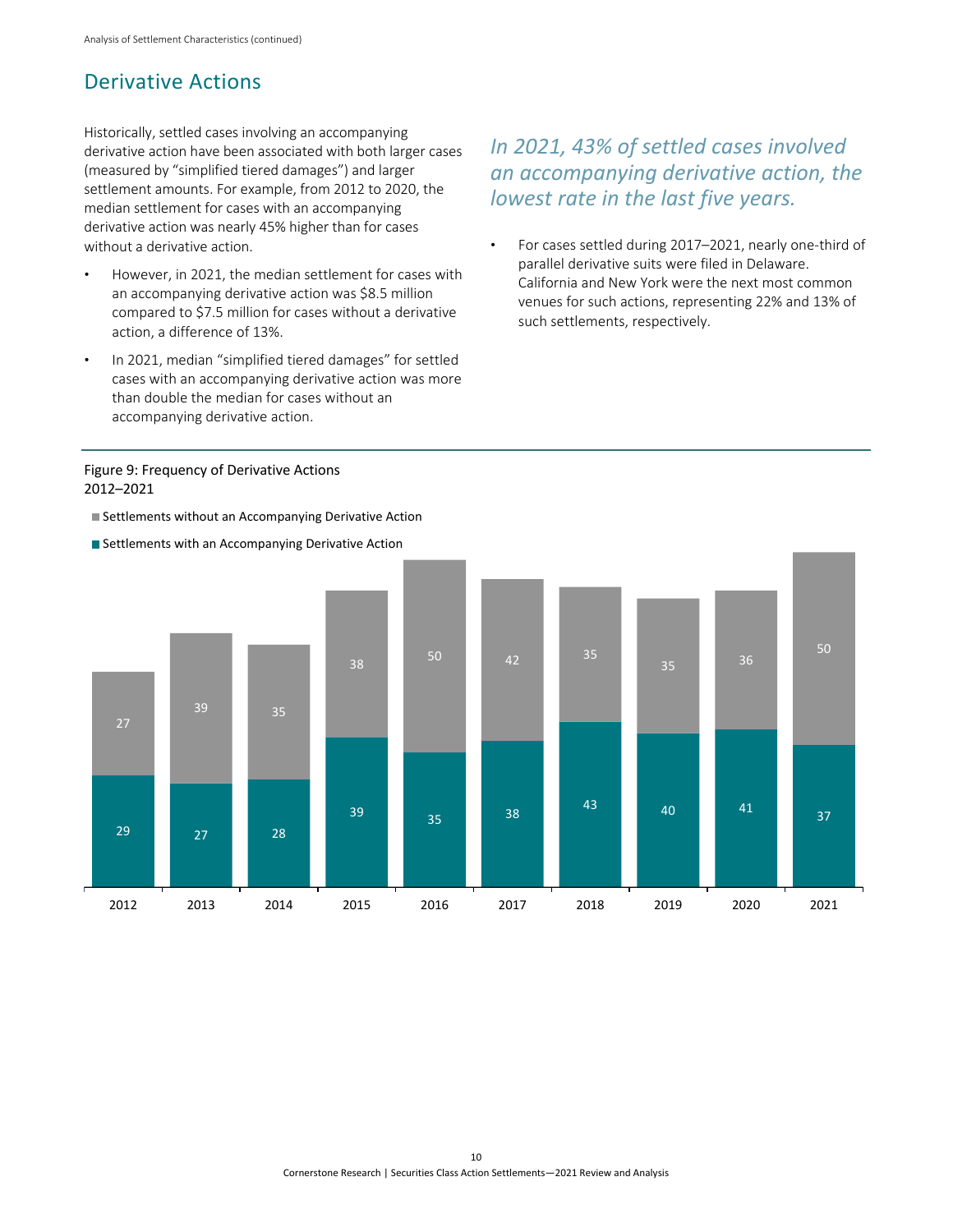### <span id="page-13-0"></span>Corresponding SEC Actions

- Cases with an SEC action related to the allegations are typically associated with substantially higher settlement amounts[.17](#page-19-1)
- In 2021, median settlement amounts for cases that involved a corresponding SEC action were double the median for cases without such an action.
- Settled cases in 2021 with a corresponding SEC action took more than 30% longer to reach settlement compared to cases without such an action. *[\(See page](#page-15-0)  13 [for additional discussion.\)](#page-15-0)*

*In 2021, the number of settled cases involving a corresponding SEC action was the lowest in the past decade*

<span id="page-13-1"></span>

- The dramatic decline in corresponding SEC actions (Figure 10) may reflect, in part, the decline in SEC enforcement activity during the filing date years associated with 2021 settlements. For additional details, see Cornerstone Research's *[SEC Enforcement](https://www.cornerstone.com/wp-content/uploads/2021/12/SEC-Enforcement-Activity-FY2021-Update.pdf)  [Activity: Public Company and Subsidiaries—FY 2021](https://www.cornerstone.com/wp-content/uploads/2021/12/SEC-Enforcement-Activity-FY2021-Update.pdf)  [Update.](https://www.cornerstone.com/wp-content/uploads/2021/12/SEC-Enforcement-Activity-FY2021-Update.pdf)*
- Cases involving corresponding SEC actions may also include related criminal charges in connection with the allegations covered by the underlying class action. From 2017 to 2021, 40% of settled cases with an SEC action had related criminal charges.<sup>18</sup>

#### Figure 10: Frequency of SEC Actions 2012–2021

. . . . . . . .



..................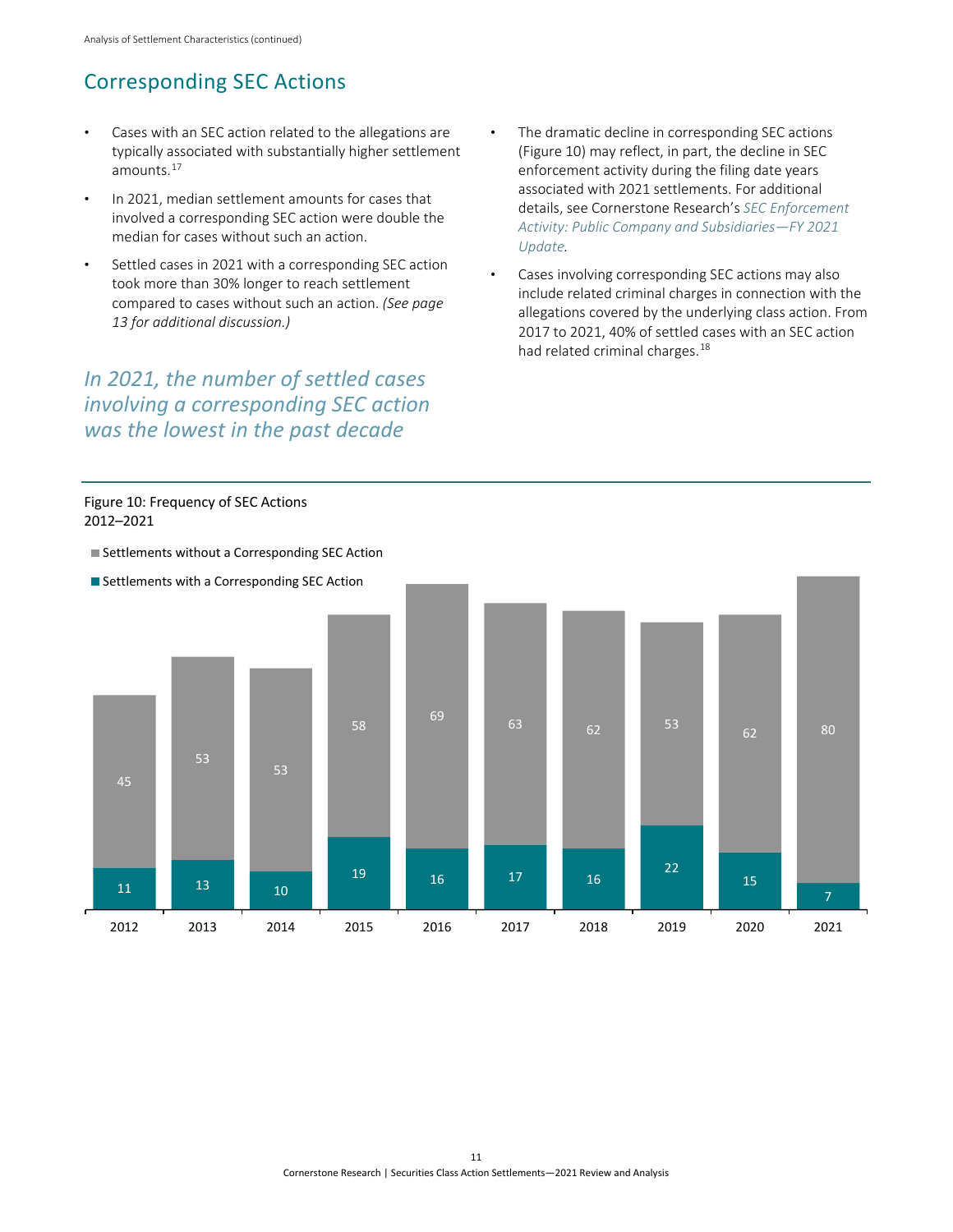### <span id="page-14-0"></span>Institutional Investors

As is well known, increasing institutional participation in litigation as lead plaintiffs was a focus of the Reform Act.<sup>[19](#page-19-1)</sup> Institutional investors are often involved in larger cases, that is, cases with higher "simplified tiered damages" and higher total assets.

- In 2021, for cases involving an institutional investor as lead plaintiff, median "simplified tiered damages" and median total assets were six times and 11 times higher, respectively, than the median values for cases without an institutional investor in a lead role.
- The involvement of an institutional investor as a lead plaintiff is correlated with specific law firms serving as lead plaintiff counsel. For example, over the last five years, an institutional investor served as lead plaintiff in 86% of the settled cases in which Robbins Geller Rudman & Dowd LLP and/or Bernstein Litowitz Berger & Grossman LLP served as lead plaintiff counsel. In comparison, an institutional investor served as lead plaintiff in only 15% of cases in which The Rosen Law Firm, Pomerantz, or Glancy served as lead counsel.

Since passage of the Reform Act, public pension plans have been the most frequent type of institutional lead plaintiff, and the presence of a public pension acting as a lead 

<span id="page-14-1"></span>Figure 11: Median Settlement Amounts and Public Pension Plans  2012–2021

(Dollars in millions)

\$29 \$28 \$15 \$23 \$20 \$16 \$22 \$19 \$21 \$18  $$4$   $$4$ \$6 \$4 \$6 \$3 \$6 \$10  $$4$  \$5 46% 45% 37% 38% 41% 33% 28% 29% 42% 37% 2012 2013 2014 2015 2016 2017 2018 2019 2020 2021 Public Pension Plan as Lead Plaintiff No Public Pension Plan as Lead Plaintiff - Percentage of Settlements with Public Pension Plan as Lead Plaintiff

Note: Settlement dollars are adjusted for inflation; 2021 dollar equivalent figures are presented.

12 Cornerstone Research | Securities Class Action Settlements—2021 Review and Analysis

*page 15 [for further discussion of factors that influe](#page-17-0)nce settlement outcomes.)* • For example, for cases settled in 2021, public pension plans served as lead plaintiffs in almost 76% of cases

plaintiff is associated with higher settlement amounts. *(See* 

- involving institutions, while union funds appeared as lead plaintiffs in less than 10% of these cases.
- Public pensions are also more likely to be lead plaintiffs in cases involving more established publicly traded issuers. In 2021 settled cases, the median age from IPO to the filing date for cases with a public pension lead plaintiff was more than 8.5 years compared to a median of 4.3 years for cases without a public pension lead.

*Among cases settled in 2021, institutional investor lead plaintiff appointments were among the lowest in more than 15 years.*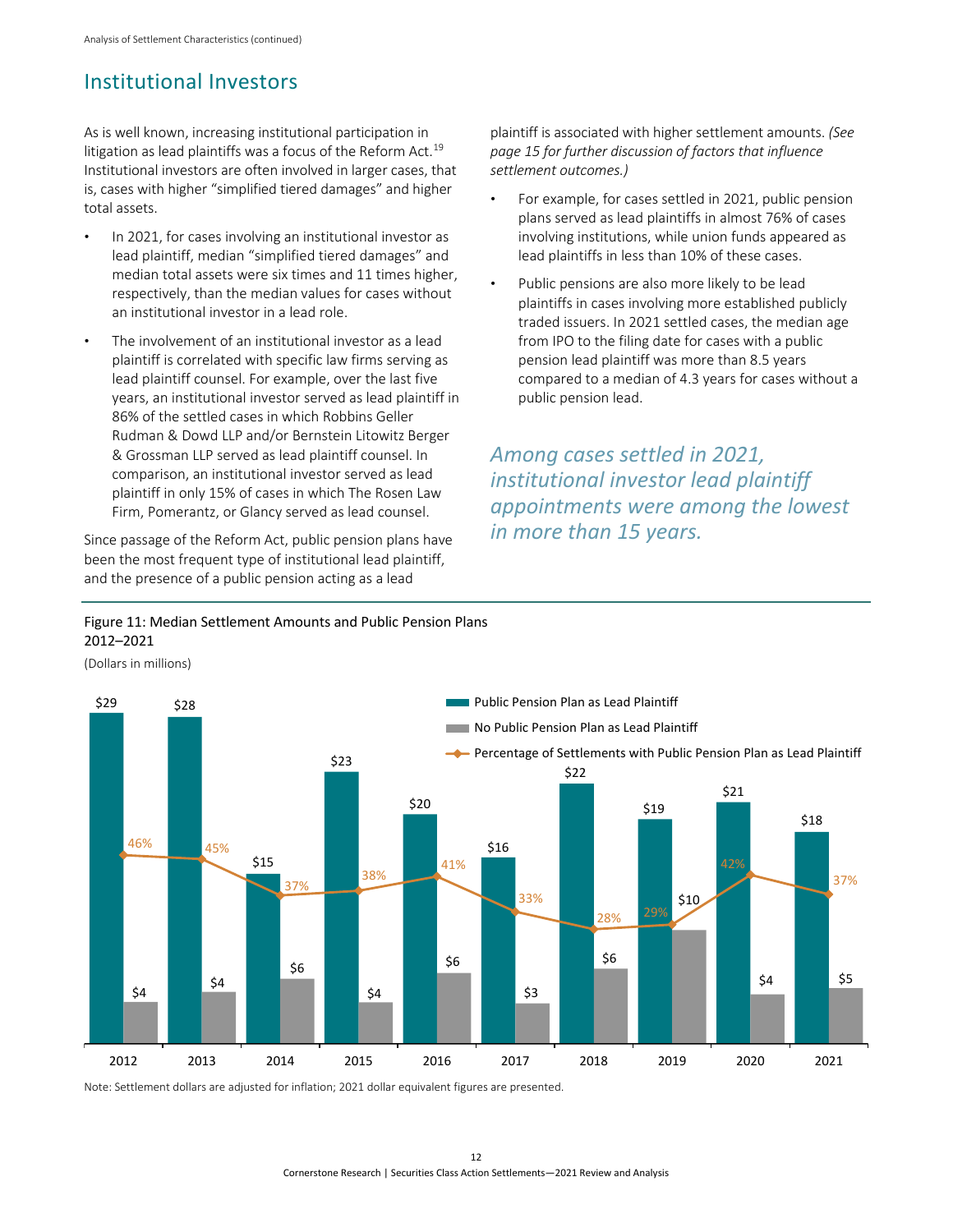# <span id="page-15-0"></span>Time to Settlement and Case Complexity

- The median time from filing to settlement hearing date was 2.6 years for 2021 settlements, compared to 3.0 years for 2012–2020 settlements. This decline in the time to reach settlement was largely driven by the Ninth Circuit, where the median time to settlement declined by almost 40% in 2021.
- Larger cases (as measured by "simplified tiered damages") often take longer to resolve. Consistent with this, in 2021 all three mega settlements took at least three years to reach a settlement hearing date.

*Over 55% of cases in 2021 reached a settlement hearing date within three years of filing, compared to under 45% in 2020.*

- In 2021, for cases that took at least three years to settle, median "simplified tiered damages" were more than five times higher for settlements with an institutional lead plaintiff than for those without an institutional lead plaintiff.
- Reflecting both the smaller dollar amounts and the shorter interval from filing date to settlement hearing date among 2021 settlements, the number of docket entries for these cases declined, on average, 26% from the prior year.<sup>20</sup>

<span id="page-15-1"></span>Figure 12: Median Settlement by Duration from Filing Date to Settlement Hearing Date  2012–2021

(Dollars in millions)



Note: Settlement dollars are adjusted for inflation; 2021 dollar equivalent figures are presented. "N" refers to the number of cases.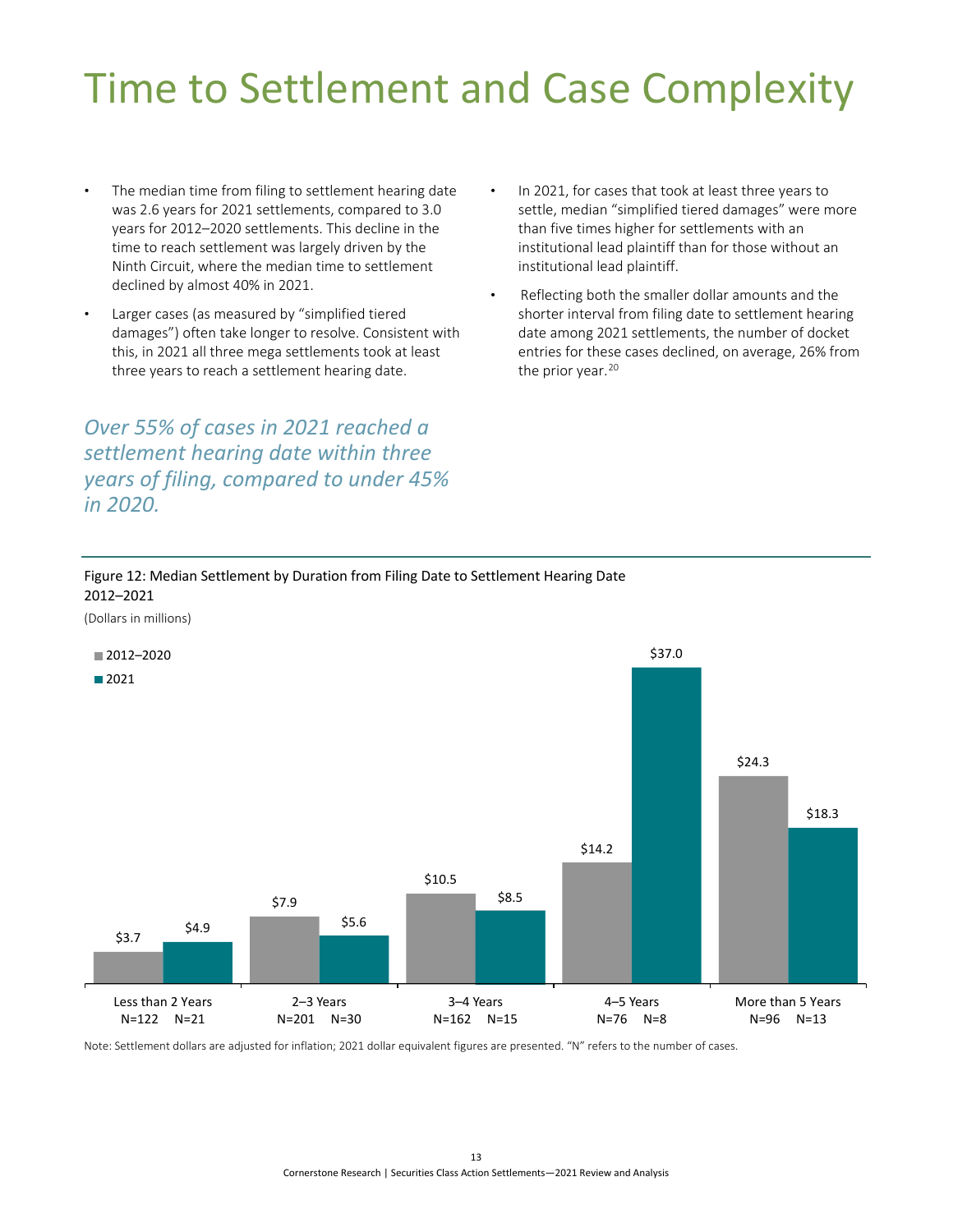# <span id="page-16-0"></span>Case Stage at the Time of Settlement

In collaboration with Stanford Securities Litigation Analytics  $(SSLA)<sup>21</sup>$  this report analyzes settlements in relation to the stage in the litigation process at the time of settlement.

- Despite the overall smaller size of cases settled in 2021 and the shorter time to reach settlement, the stage at which cases settled remained largely unchanged. For example, in 2021, more than 60% of cases were resolved before a motion for class certification was filed, compared to 57% for 2017–2020 settlements.
- Similarly, approximately 20% of settlements in 2021 reached settlement sometime after a ruling on a motion for class certification, compared to 24% for 2017–2020 settlements.

*Once a motion for class certification was filed, the median interval to the settlement hearing date for 2021 settlements was around 1.5 years.* 

- In 2021, cases that settled after a motion for class certification was filed were substantially larger than cases that settled at earlier stages. In particular, median "simplified tiered damages" for cases settling after a motion for class certification had been filed was more than eight times the median for cases that resolved prior to such a motion.
- Cases settling at later stages in 2021 were also larger in terms of issuer size. Specifically, the median issuerreported total assets for 2021 cases that settled after the filing of a motion for summary judgment was more than five times the median for cases that settled prior to such a motion being filed.

#### <span id="page-16-1"></span>Figure 13: Median Settlement Dollars and Resolution Stage at Time of Settlement 2017–2021

(Dollars in millions)



Note: Settlement dollars are adjusted for inflation; 2021 dollar equivalent figures are presented. "N" refers to the number of cases. MTD refers to "motion to dismiss," CC refers to "class certification," and MSJ refers to "motion for summary judgment." This analysis is limited to cases alleging Rule 10b-5 claims.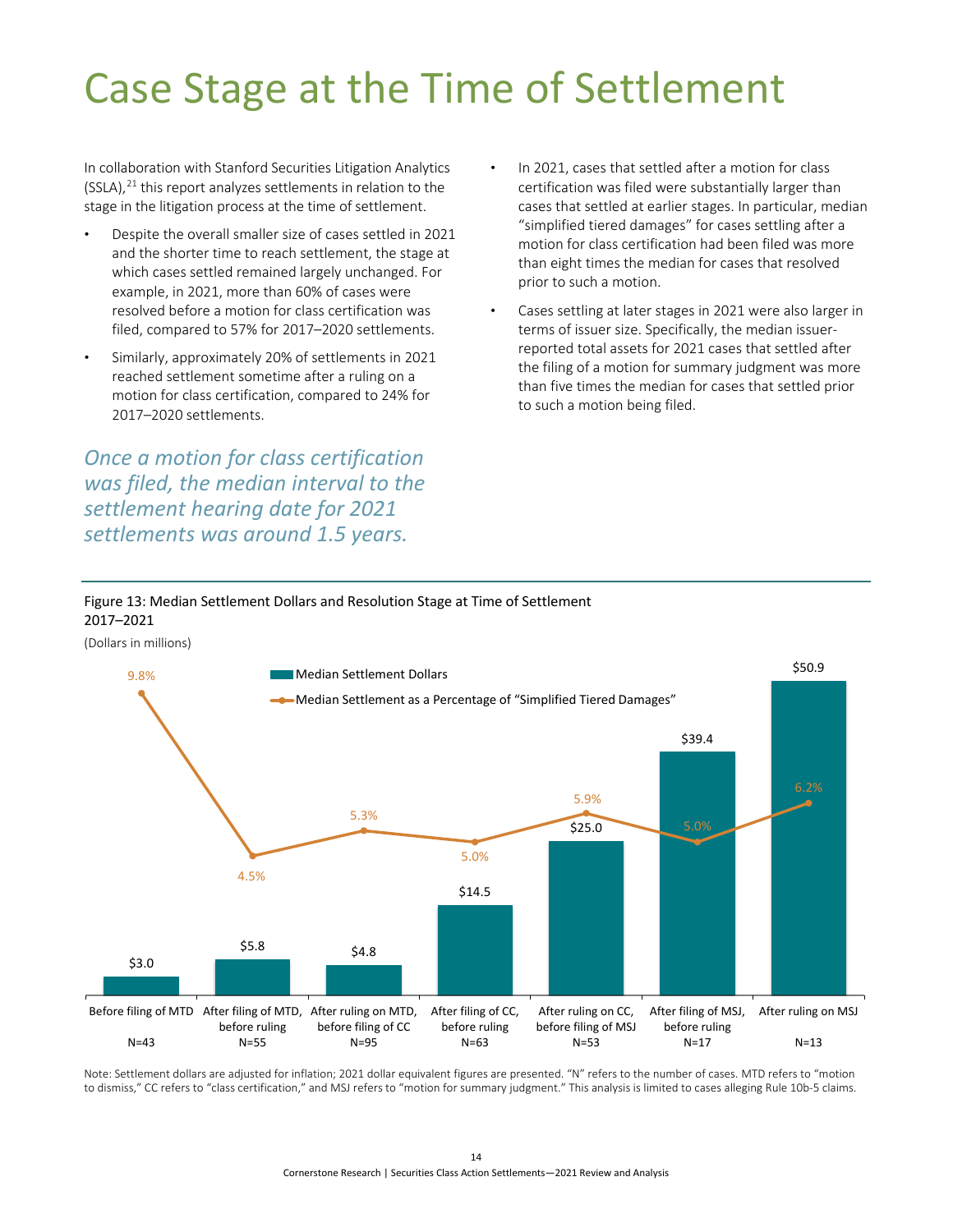### <span id="page-17-0"></span>Cornerstone Research's Settlement Prediction Analysis

This research applies regression analysis to examine the relationships between settlement outcomes and certain securities case characteristics. Regression analysis is employed to better understand and predict the total settlement amount, given the characteristics of a particular securities case. Regression analysis can also be applied to estimate the probabilities associated with reaching alternative settlement levels. It can also be helpful in exploring hypothetical scenarios, including how the presence or absence of particular factors affects predicted settlement amounts.

### Determinants of Settlement Outcomes

Based on the research sample of cases that settled from January 2006 through December 2021, the factors that were important determinants of settlement amounts included the following:

- "Simplified tiered damages"
- Maximum Dollar Loss (MDL)—market capitalization change from its class period peak to post-disclosure value
- Most recently reported total assets of the issuer defendant firm
- Number of entries on the lead case docket
- Whether there were accounting allegations
- Whether there was a corresponding SEC action against the issuer, other defendants, or related parties
- Whether there were criminal charges against the issuer, other defendants, or related parties with similar allegations to those included in the underlying class action complaint
- Whether there was an accompanying derivative action
- Whether an outside auditor was named as a codefendant
- Whether Section 11 and/or Section 12(a) claims were alleged in addition to Rule 10b-5 claims
- Whether the issuer defendant was distressed
- Whether a public pension was a lead plaintiff
- Whether securities, in addition to common stock, were included in the alleged class

Regression analyses show that settlements were higher when "simplified tiered damages," MDL, issuer defendant asset size, or the number of docket entries was larger, or when Section 11 and/or Section 12(a) claims were alleged in addition to Rule 10b-5 claims.

Settlements were also higher in cases involving accounting allegations, a corresponding SEC action, criminal charges, an accompanying derivative action, a public pension involved as lead plaintiff, an outside auditor named as a codefendant, or securities in addition to common stock included in the alleged class.

Settlements were lower if the issuer was distressed.

More than 74% of the variation in settlement amounts can be explained by the factors discussed above.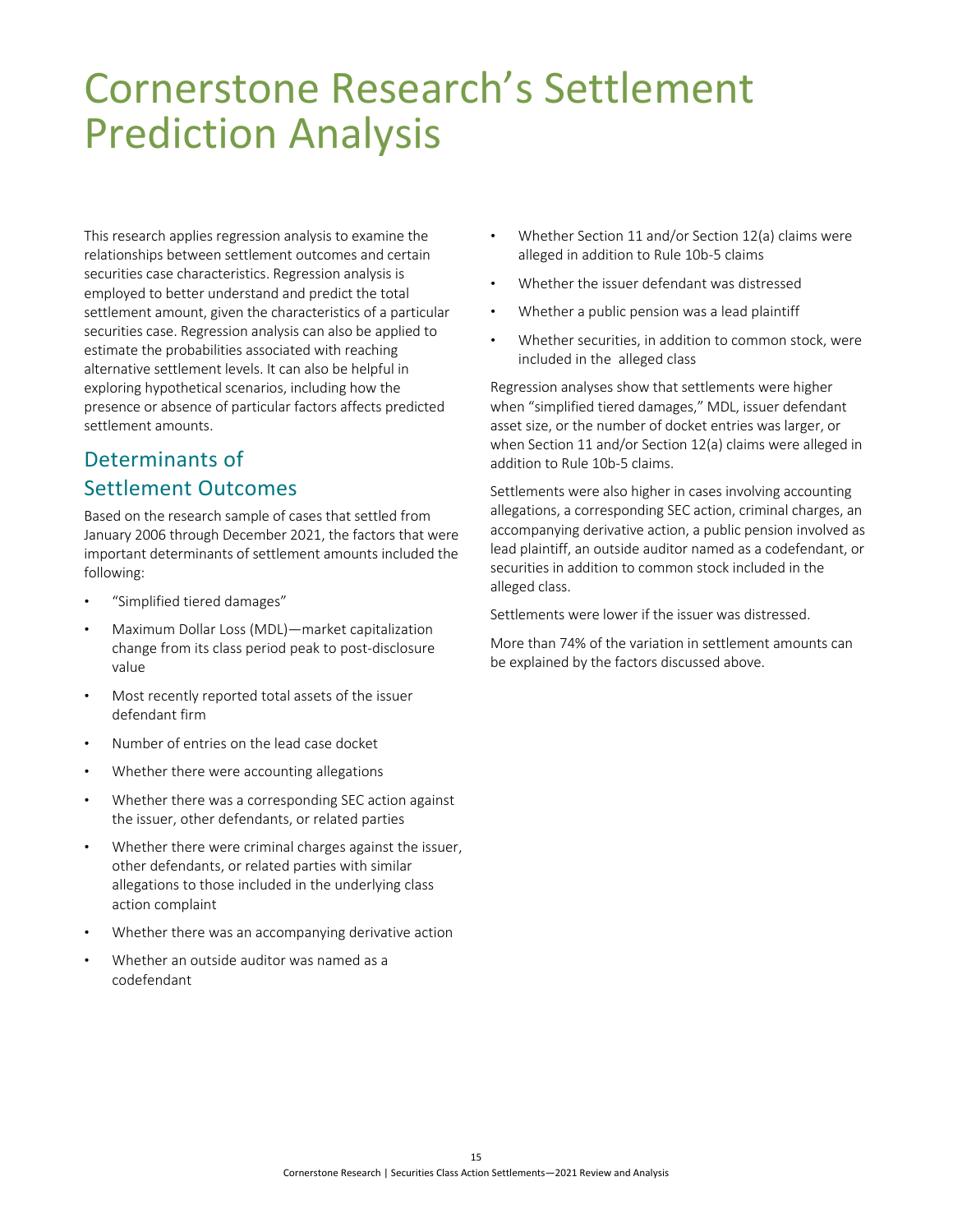### <span id="page-18-0"></span>Research Sample

### <span id="page-18-1"></span>Data Sources

- The database compiled for this report is limited to cases alleging Rule 10b-5, Section 11, and/or Section 12(a)(2) claims brought by purchasers of a corporation's common stock. The sample contains cases alleging fraudulent inflation in the price of a corporation's common stock.
- Cases with alleged classes of only bondholders, preferred stockholders, etc., cases alleging fraudulent depression in price, and mergers and acquisitions cases are excluded. These criteria are imposed to ensure data availability and to provide a relatively homogeneous set of cases in terms of the nature of the allegations.
- The current sample includes 2,013 securities class actions filed after passage of the Reform Act (1995) and settled from 1996 through 2021. These settlements are identified based on a review of case activity collected by Securities Class Action Services LLC (SCAS).<sup>22</sup>
- The designated settlement year, for purposes of this report, corresponds to the year in which the hearing to approve the settlement was held.<sup>23</sup> Cases involving multiple settlements are reflected in the year of the most recent partial settlement, provided certain conditions are met.<sup>24</sup>

In addition to SCAS, data sources include Dow Jones Factiva, Bloomberg, the Center for Research in Security Prices (CRSP) at University of Chicago Booth School of Business, Standard & Poor's Compustat, Refinitiv Eikon, court filings and dockets, SEC registrant filings, SEC litigation releases and administrative proceedings, LexisNexis, Stanford Securities Litigation Analytics (SSLA), Securities Class Action Clearinghouse (SCAC), and public press.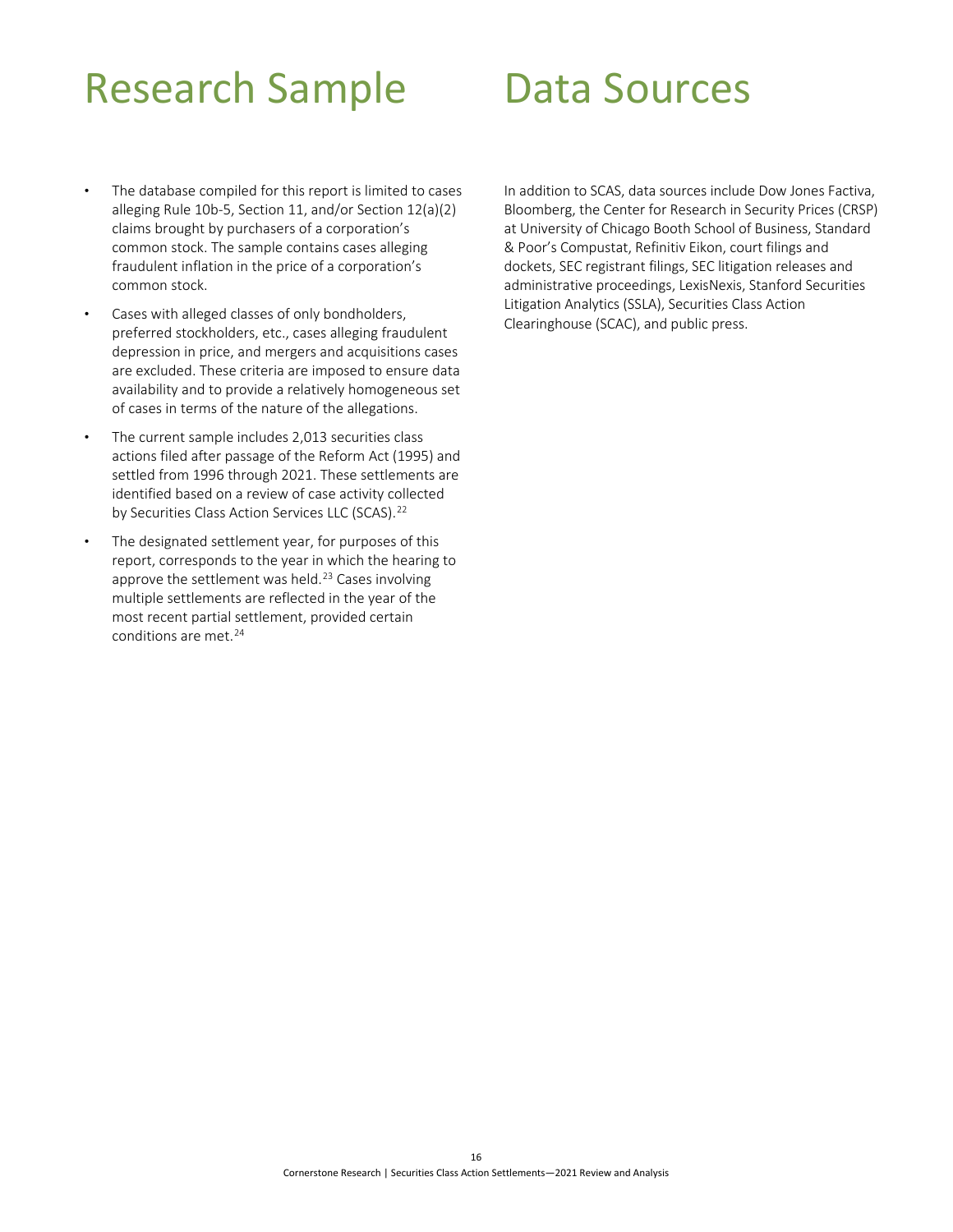# <span id="page-19-1"></span><span id="page-19-0"></span>Endnotes

- <sup>1</sup> *[Securities Class Action Filings—2021 Year in Review](https://www.cornerstone.com/wp-content/uploads/2022/02/Securities-Class-Action-Filings-2021-Year-in-Review.pdf)*, Cornerstone Research (2022).
- <sup>2</sup> See, for example, Stephen J. Choi, "Do the Merits Matter Less after the Private Securities Litigation Reform Act?," *Journal of Law, Economics, and Organization* 23, no. 3 (2007).
- <sup>3</sup> *[Securities Class Action Filings—2021 Year in Review](https://www.cornerstone.com/wp-content/uploads/2022/02/Securities-Class-Action-Filings-2021-Year-in-Review.pdf)*, Cornerstone Research (2022).
- <sup>4</sup> *[Securities Class Action Filings—2021 Year in Review](https://www.cornerstone.com/wp-content/uploads/2022/02/Securities-Class-Action-Filings-2021-Year-in-Review.pdf)*, Cornerstone Research (2022).
- <sup>5</sup> See, for example, Stephen J. Choi, Karen K. Nelson, and Adam C. Pritchard, "The Screening Effect of the Private Securities Litigation Reform Act," Law & Economics Working Paper, University of Michigan Law School (2007).
- <sup>6</sup> *[Securities Class Action Filings—2021 Year in Review](https://www.cornerstone.com/wp-content/uploads/2022/02/Securities-Class-Action-Filings-2021-Year-in-Review.pdf)*, Cornerstone Research (2022).
- <sup>7</sup> The "simplified tiered damages" approach used for purposes of this settlement research does not examine the mix of information associated with the specific dates listed in the plan of allocation, but simply applies the stock price movements on those dates to an estimate of the "true value" of the stock during the alleged class period (or "value line"). This proxy for damages utilizes an estimate of the number of shares damaged based on reported trading volume and the number of shares outstanding. Specifically, reported trading volume is adjusted using volume reduction assumptions based on the exchange on which the issuer defendant's common stock is listed. No adjustments are made to the underlying float for institutional holdings, insider trades, or short-selling activity during the alleged class period. Because of these and other simplifying assumptions, the damages measures used in settlement outcome modeling may be overstated relative to damages estimates developed in conjunction with case-specific economic analysis.
- <sup>8</sup> [Laarni T. Bulan, Ellen M. Ryan, and Laura E. Simmons,](https://www.cornerstone.com/Publications/Research/Estimating-Damages-in-Settlement-Outcome-Modeling.pdf) *Estimating Damages in Settlement Outcome Modeling*, Cornerstone Research (2017).
- <sup>9</sup> Median market capitalization as of the most recent quarter-end prior to the settlement hearing date.
- <sup>10</sup> The statutory purchase price is the lesser of the security offering price or the security purchase price. Prior to the first complaint filing date, the statutory sales price is the price at which the security was sold. After the first complaint filing date, the statutory sales price is the greater of the security sales price or the security price on the first complaint filing date. Similar to "simplified tiered damages," the estimation of "simplified statutory damages" makes no adjustments to the underlying float for institutional holdings, insider trades, or short-selling activity.
- <sup>11</sup> Based on data for cases where the amount contributed by the D&O liability insurer was verified in settlement materials and/or the issuer defendant's SEC filings—approximately 83% of all '33 Act claims cases. Data are supplemented with additional observations from the SSLA.
- <sup>12</sup> *[Securities Class Action Filings—2021 Year in Review](https://www.cornerstone.com/wp-content/uploads/2022/02/Securities-Class-Action-Filings-2021-Year-in-Review.pdf)*, Cornerstone Research (2022).
- <sup>13</sup> This calculation excludes settlements with both '33 Act claims filed in state court and Rule 10b-5 claims filed in federal court.
- <sup>14</sup> In some instances, the federal action also includes '33 Act claims.
- <sup>15</sup> The three categories of accounting issues analyzed in Figure 8 of this report are (1) GAAP violations; (2) restatements—cases involving a restatement (or announcement of a restatement) of financial statements; and (3) accounting irregularities—cases in which the defendant has reported the occurrence of accounting irregularities (intentional misstatements or omissions) in its financial statements.
- <sup>16</sup> *Accounting Class Action Filings and Settlements—2021 Review and Analysis*, Cornerstone Research (2022), forthcoming in spring 2022.
- <sup>17</sup> As noted previously, it could be that the merits in such cases are stronger, or simply that the presence of a corresponding SEC action provides plaintiffs with increased leverage when negotiating a settlement. For purposes of this research, an SEC action is evidenced by the presence of a litigation release or an administrative proceeding posted o[n www.sec.gov](http://www.sec.gov/) involving the issuer defendant or other named defendants with allegations similar to those in the underlying class action complaint.
- <sup>18</sup> Identification of a criminal charge and/or criminal indictment based on review of SEC filings and public press. For purposes of this research, criminal charges and/or indictments are collectively referred to as "criminal charges."
- <sup>19</sup> See, for example, Michael A. Perino, "Have Institutional Fiduciaries Improved Securities Class Actions? A Review of the Empirical Literature on the PSLRA's Lead Plaintiff Provision," St. John's Legal Studies Research Paper No. 12-0021 (2012).
- <sup>20</sup> Docket entries reflect the number of entries on the court docket for events in the litigation and have been used in prior research as a proxy for the amount of plaintiff attorney effort involved in resolving securities cases. See Laura Simmons, "The Importance of Merit-Based Factors in the Resolution of 10b-5 Litigation," University of North Carolina at Chapel Hill Doctoral Dissertation (1996); Michael A. Perino, "Institutional Activism through Litigation: An Empirical Analysis of Public Pension Fund Participation in Securities Class Actions," St. John's Legal Studies Research Paper No. 06-0055 (2006).
- <sup>21</sup> Stanford Securities Litigation Analytics (SSLA) tracks and collects data on private shareholder securities litigation and public enforcements brought by the SEC and the U.S. Department of Justice. The SSLA dataset includes all traditional class actions, SEC actions, and DOJ criminal actions filed since 2000. Available on a subscription basis a[t https://sla.law.stanford.edu/.](https://sla.law.stanford.edu/)
- <sup>22</sup> Available on a subscription basis. For further details see [https://www.issgovernance.com/securities-class-action-services/.](https://www.issgovernance.com/securities-class-action-services/)
- <sup>23</sup> Movements of partial settlements between years can cause differences in amounts reported for prior years from those presented in earlier reports.
- <sup>24</sup> This categorization is based on the timing of the settlement hearing date. If a new partial settlement equals or exceeds 50% of the then-current settlement fund amount, the entirety of the settlement amount is re-categorized to reflect the settlement hearing date of the most recent partial settlement. If a subsequent partial settlement is less than 50% of the then-current total, the partial settlement is added to the total settlement amount and the settlement hearing date is left unchanged.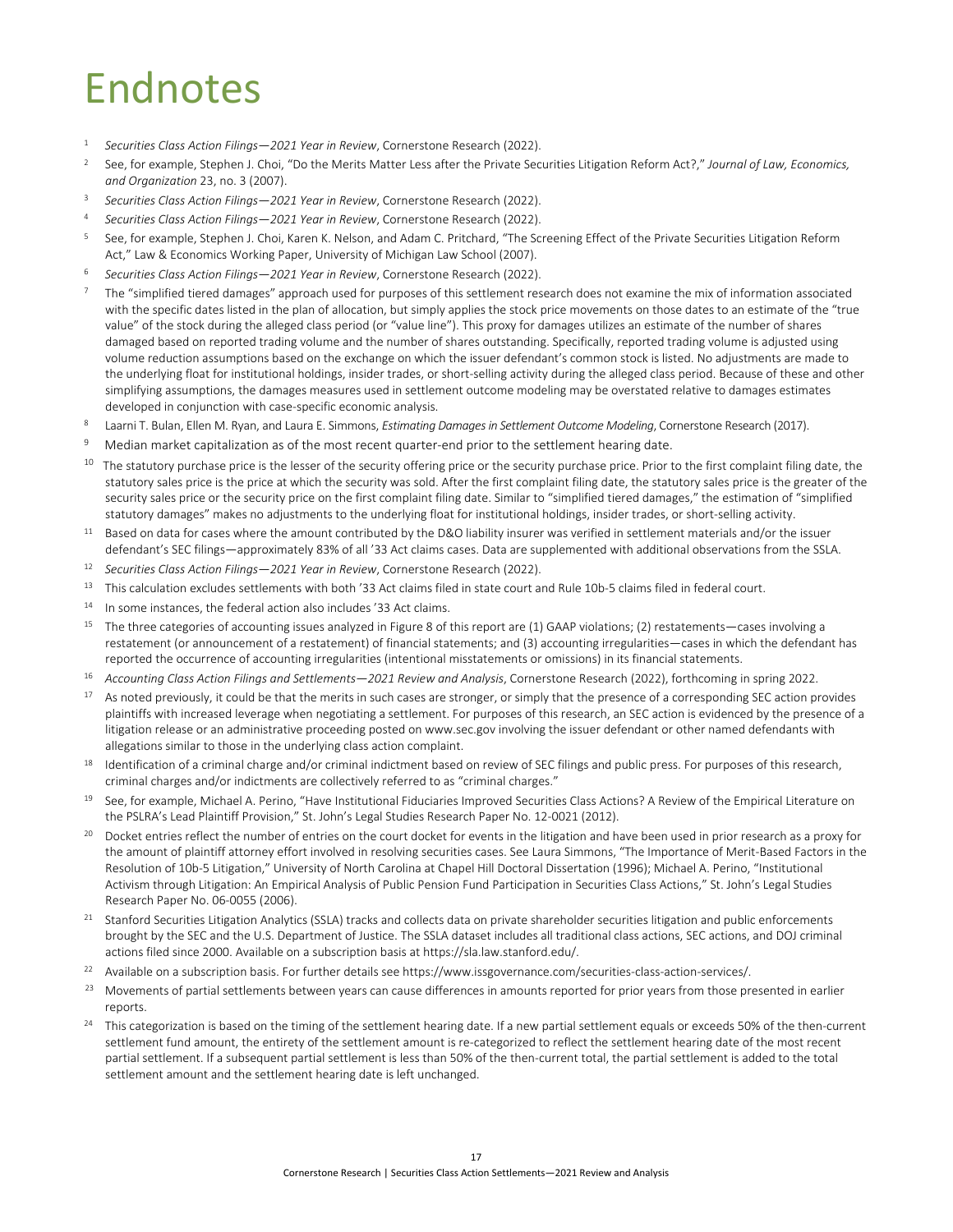# <span id="page-20-3"></span><span id="page-20-0"></span>Appendices

#### <span id="page-20-1"></span>Appendix 1: Settlement Percentiles

(Dollars in millions)

|      | Average | 10th  | 25th  | <b>Median</b> | <b>75th</b> | 90th    |
|------|---------|-------|-------|---------------|-------------|---------|
| 2012 | \$72.3  | \$1.4 | \$3.2 | \$11.1        | \$41.9      | \$135.7 |
| 2013 | \$84.1  | \$2.2 | \$3.5 | \$7.6         | \$25.8      | \$96.0  |
| 2014 | \$20.9  | \$1.9 | \$3.3 | \$6.9         | \$15.1      | \$57.2  |
| 2015 | \$45.0  | \$1.5 | \$2.5 | \$7.4         | \$18.6      | \$107.5 |
| 2016 | \$79.7  | \$2.1 | \$4.7 | \$9.7         | \$37.3      | \$164.8 |
| 2017 | \$20.4  | \$1.7 | \$2.9 | \$5.8         | \$16.9      | \$39.2  |
| 2018 | \$70.0  | \$1.6 | \$3.9 | \$12.1        | \$26.7      | \$53.0  |
| 2019 | \$29.7  | \$1.6 | \$6.0 | \$11.7        | \$21.2      | \$53.0  |
| 2020 | \$57.1  | \$1.5 | \$3.5 | \$10.6        | \$20.9      | \$55.7  |
| 2021 | \$20.5  | \$1.7 | \$3.1 | \$8.3         | \$17.9      | \$58.6  |

Note: Settlement dollars are adjusted for inflation; 2021 dollar equivalent figures are presented.

#### <span id="page-20-2"></span>Appendix 2: Settlements by Select Industry Sectors 2012–2021

(Dollars in millions)

| <b>Industry</b>    | Number of<br><b>Settlements</b> | <b>Median</b><br><b>Settlement</b> | <b>Median</b><br>"Simplified Tiered<br>Damages" | <b>Median Settlement</b><br>as a Percentage of<br>"Simplified Tiered<br>Damages" |
|--------------------|---------------------------------|------------------------------------|-------------------------------------------------|----------------------------------------------------------------------------------|
| Financial          | 99                              | \$16.2                             | \$409.5                                         | 5.1%                                                                             |
| Technology         | 101                             | \$8.6                              | \$228.9                                         | 4.7%                                                                             |
| Pharmaceuticals    | 107                             | \$7.0                              | \$215.2                                         | 4.7%                                                                             |
| Retail             | 37                              | \$10.5                             | \$254.7                                         | 4.3%                                                                             |
| Telecommunications | 23                              | \$9.3                              | \$278.8                                         | 5.4%                                                                             |
| Healthcare         | 19                              | \$12.3                             | \$152.8                                         | 6.7%                                                                             |

Note: Settlement dollars and "simplified tiered damages" are adjusted for inflation; 2021 dollar equivalent figures are presented. "Simplified tiered damages" are calculated only for cases involving Rule 10b-5 claims.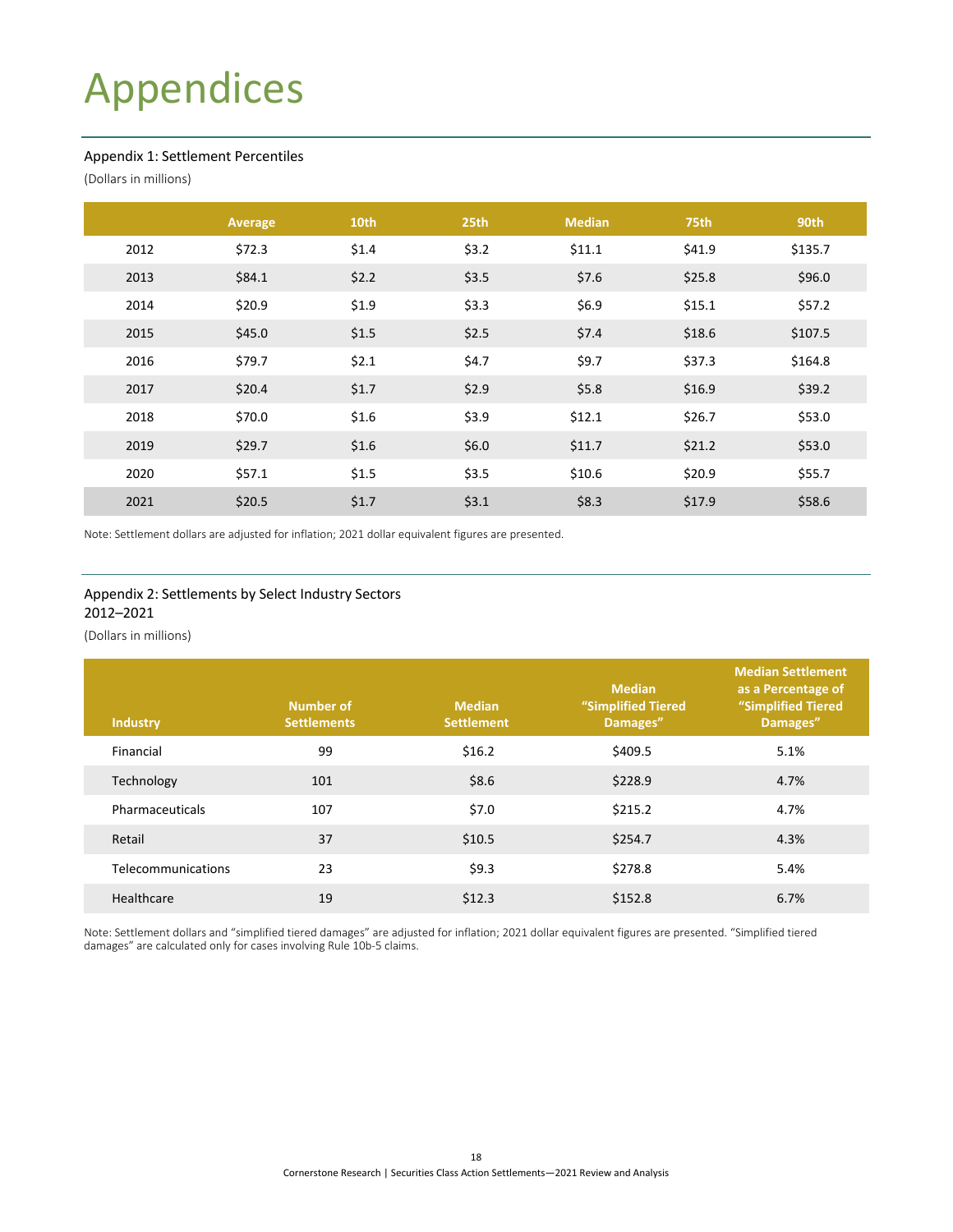#### <span id="page-21-0"></span>Appendix 3: Settlements by Federal Circuit Court 2012–2021

(Dollars in millions)

| <b>Circuit</b> | <b>Number of</b><br><b>Settlements</b> | <b>Median</b><br><b>Settlement</b> | <b>Median Settlement</b><br>as a Percentage of<br>"Simplified Tiered Damages" |
|----------------|----------------------------------------|------------------------------------|-------------------------------------------------------------------------------|
| First          | 20                                     | \$10.8                             | 3.2%                                                                          |
| Second         | 192                                    | \$9.3                              | 5.1%                                                                          |
| Third          | 65                                     | \$7.0                              | 5.6%                                                                          |
| Fourth         | 24                                     | \$20.1                             | 4.1%                                                                          |
| Fifth          | 36                                     | \$9.9                              | 5.0%                                                                          |
| Sixth          | 30                                     | \$13.3                             | 7.4%                                                                          |
| Seventh        | 35                                     | \$14.2                             | 3.9%                                                                          |
| Eighth         | 13                                     | \$14.7                             | 6.8%                                                                          |
| Ninth          | 183                                    | \$6.9                              | 4.9%                                                                          |
| Tenth          | 17                                     | \$8.5                              | 5.3%                                                                          |
| Eleventh       | 38                                     | \$11.0                             | 4.9%                                                                          |
| <b>DC</b>      | $\overline{4}$                         | \$24.8                             | 2.2%                                                                          |

Note: Settlement dollars are adjusted for inflation; 2021 dollar equivalent figures are presented. Settlements as a percentage of "simplified tiered damages" are calculated only for cases alleging Rule 10b-5 claims.

#### <span id="page-21-1"></span>Appendix 4: Mega Settlements 2012–2021

■ Total Mega Settlement Dollars as a Percentage of All Settlement Dollars





Note: Mega settlements are defined as total settlement funds equal to or greater than \$100 million. Settlement dollars are adjusted for inflation; 2021 dollar equivalent figures are presented.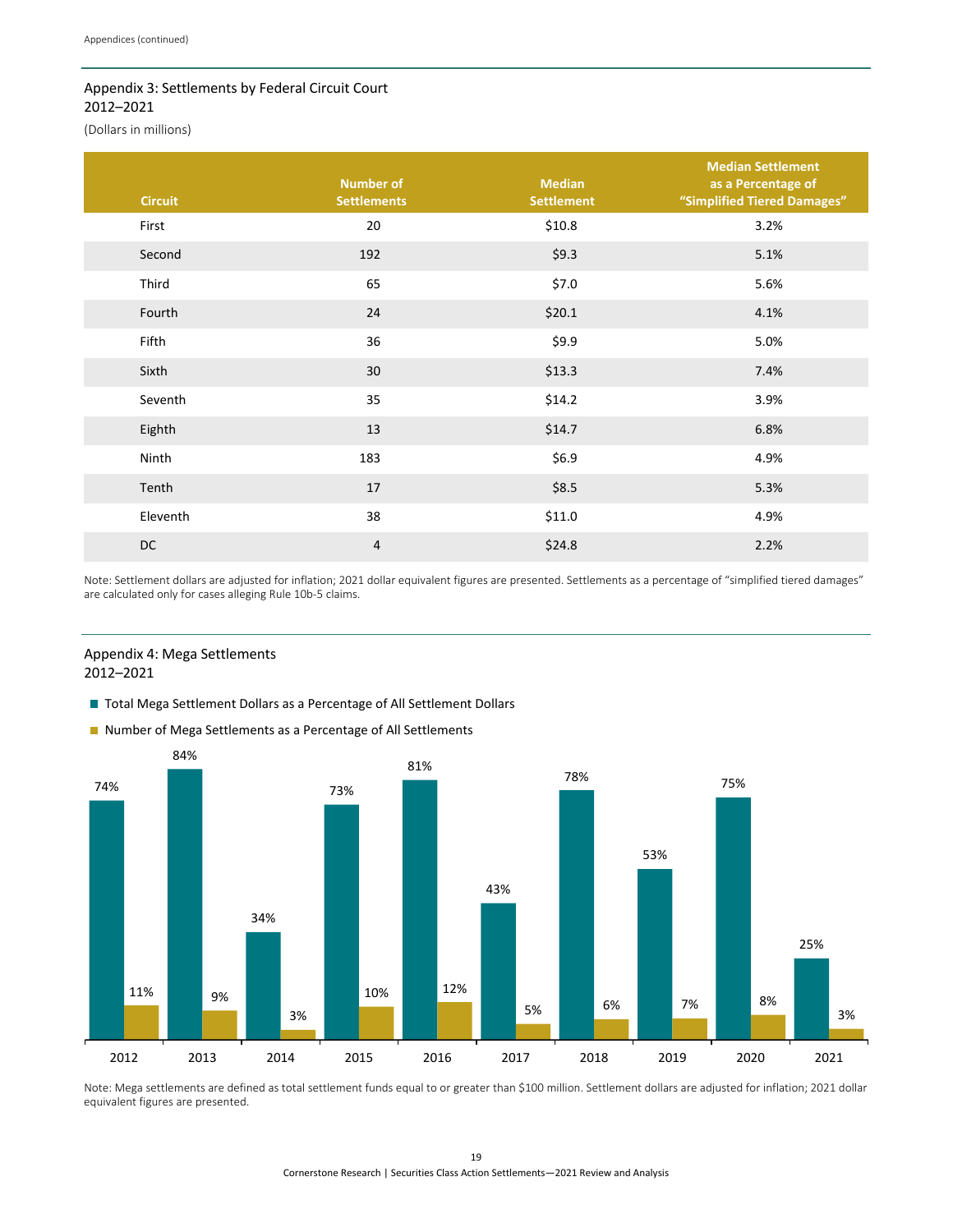#### <span id="page-22-2"></span><span id="page-22-0"></span>Appendix 5: Median and Average Settlements as a Percentage of "Simplified Tiered Damages" 2012–2021



Note: "Simplified tiered damages" are calculated only for cases alleging Rule 10b-5 claims. 

<span id="page-22-1"></span>



Note: "Simplified statutory damages" are calculated only for cases alleging Section 11 ('33 Act) claims and no Rule 10b-5 claims.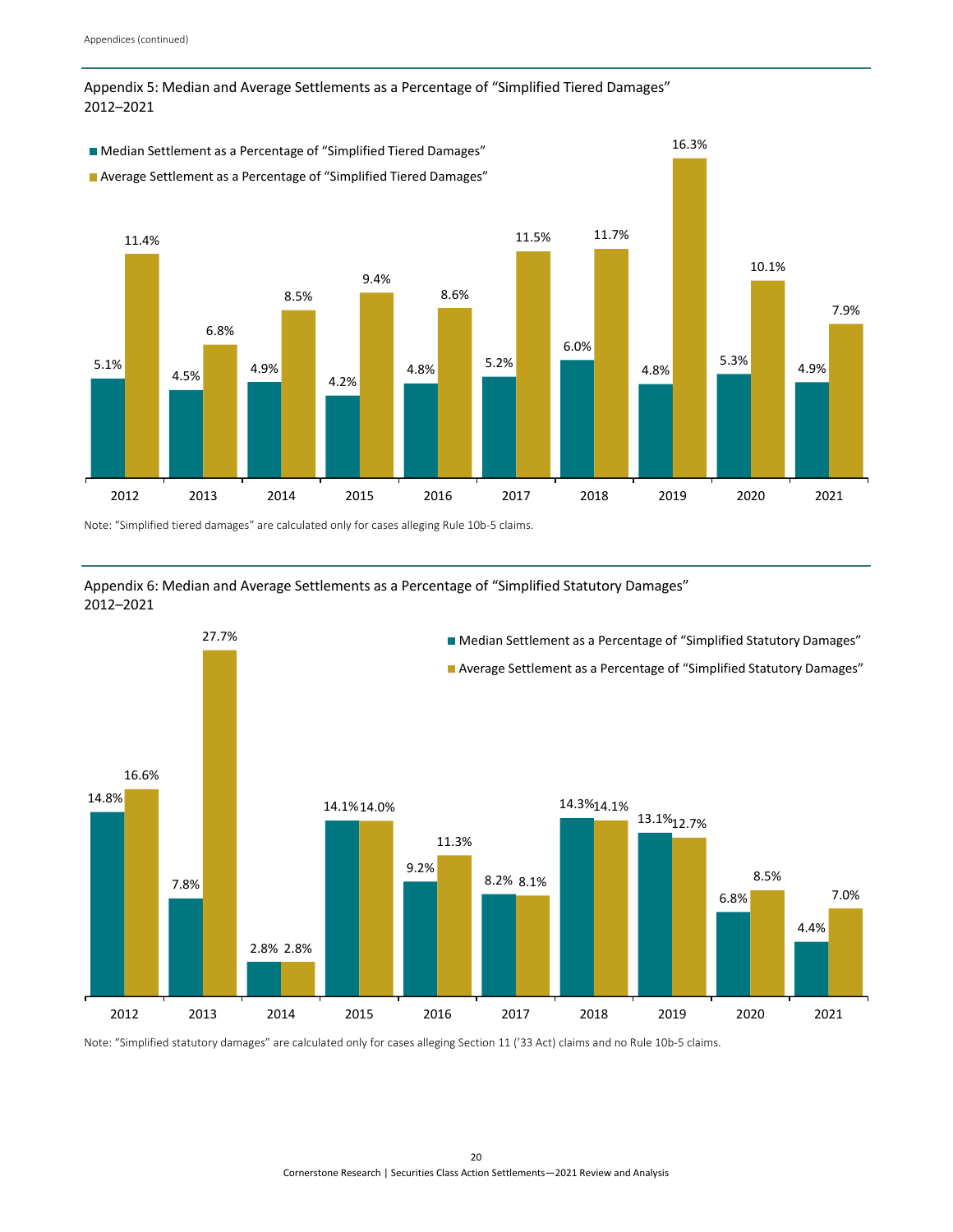#### <span id="page-23-0"></span>Appendix 7: Median and Average Maximum Dollar Loss (MDL)  2012–2021

(Dollars in millions)



Note: MDL is adjusted for inflation based on class period end dates; 2021 dollar equivalents are presented. MDL is the dollar value change in the defendant note: MDL is adjusted for inflation based on class period end dates; 2021 dollar equivalents are presented. MDL is the dollar value change in the defendant<br>firm's market capitalization from the trading day with the highest end of the class period.

#### <span id="page-23-1"></span>Appendix 8: Median and Average Disclosure Dollar Loss (DDL) 2012–2021

(Dollars in millions)



Note: DDL is adjusted for inflation based on class period end dates; 2021 dollar equivalents are presented. DDL is the dollar value change in the defendant firm's market capitalization between the trading day immediately preceding the end of the class period and the trading day immediately following the end of the class period. This analysis excludes cases alleging '33 Act claims only.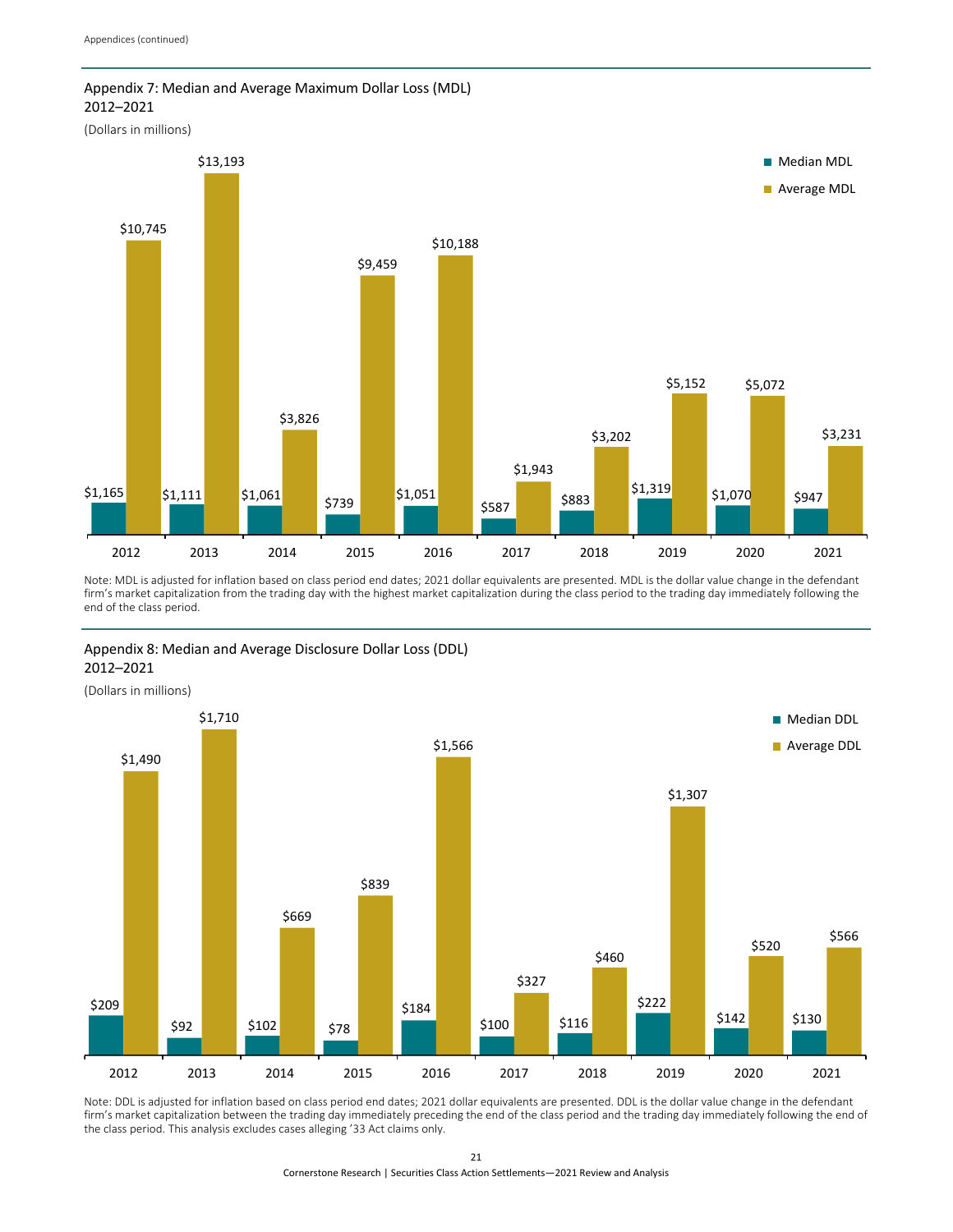#### <span id="page-24-0"></span>Appendix 9: Median Docket Entries by "Simplified Tiered Damages" Range 2012–2021

(Dollars in millions)



Note: "Simplified tiered damages" are calculated only for cases alleging Rule 10b-5 claims.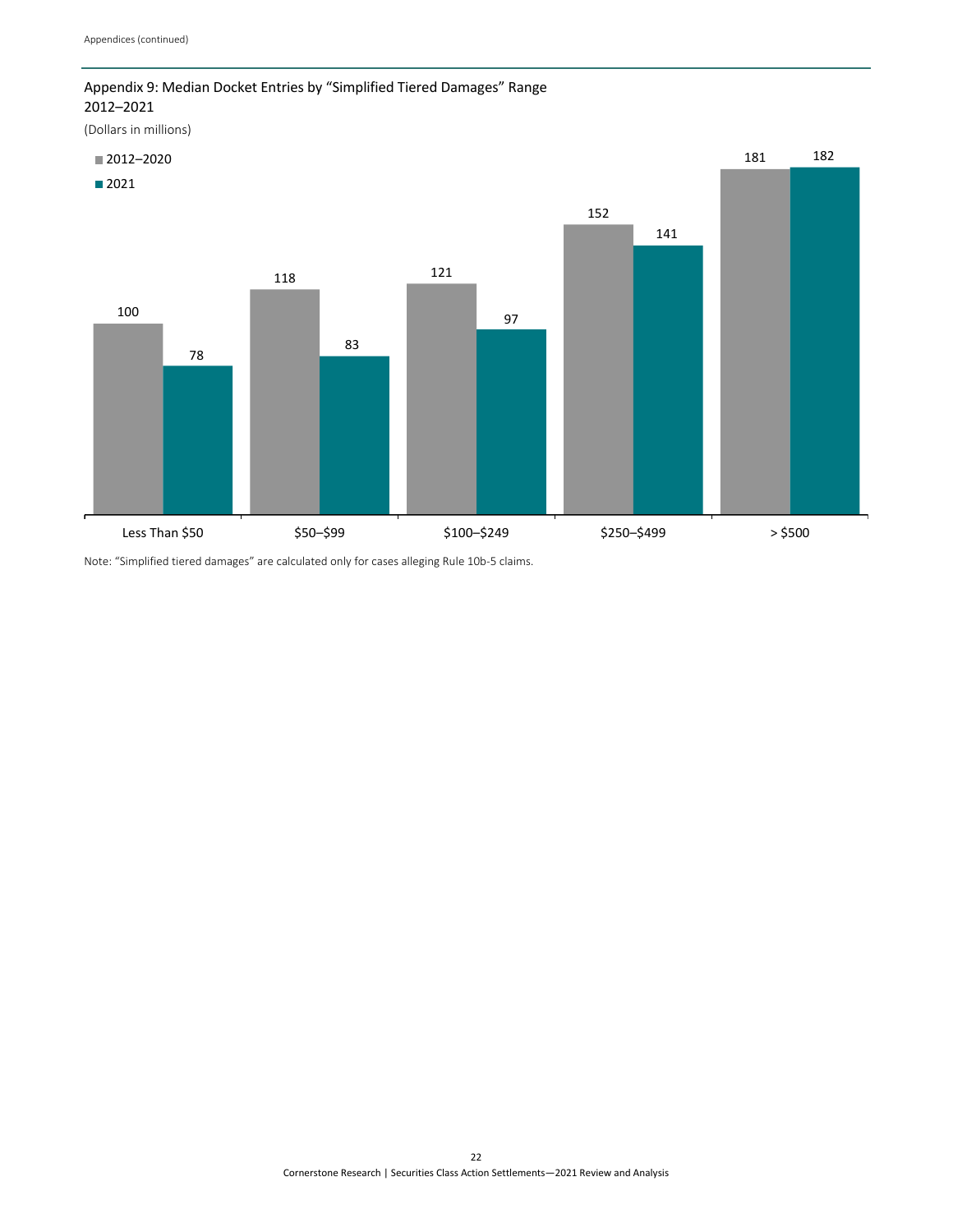# <span id="page-25-0"></span>About the Authors

#### **Laarni T. Bulan**

Ph.D., Columbia University; M.Phil., Columbia University; B.S., University of the Philippines

Laarni Bulan is a principal in Cornerstone Research's Boston office, where she specializes in finance. Her work has focused on securities and other complex litigation addressing class certification, damages, and loss causation issues, firm valuation, and corporate governance, executive compensation, and risk management issues. She has also consulted on cases related to insider trading, market manipulation and trading behavior, financial institutions and the credit crisis, derivatives, foreign exchange, and securities clearing and settlement.

Dr. Bulan has published several academic articles in peer-reviewed journals. Her research covers topics in dividend policy, capital structure, executive compensation, corporate governance, and real options. Prior to joining Cornerstone Research, Dr. Bulan had a joint appointment at Brandeis University as an assistant professor of finance in its International Business School and in the economics department.

#### **Laura E. Simmons**

Ph.D., University of North Carolina at Chapel Hill; M.B.A., University of Houston; B.B.A., University of Texas at Austin

Laura Simmons is a senior advisor with Cornerstone Research. She has more than 25 years of experience in economic and financial consulting. Dr. Simmons has focused on damage and liability issues in securities and ERISA litigation, as well as on accounting issues arising in a variety of complex commercial litigation matters. She has served as a testifying expert in litigation involving accounting analyses, securities case damages, ERISA matters, and research on securities lawsuits.

Dr. Simmons's research on pre– and post–Reform Act securities litigation settlements has been published in a number of reports and is frequently cited in the public press and legal journals. She has spoken at various conferences and appeared as a guest on CNBC addressing the topic of securities case settlements. She has also published in academic journals, including research focusing on the intersection of accounting and litigation. Dr. Simmons was previously an accounting faculty member at the Mason School of Business at the College of William & Mary. From 1986 to 1991, she was an accountant with Price Waterhouse.

The authors gratefully acknowledge the research efforts and significant contributions of their colleagues at Cornerstone Research in the writing and preparation of this annual update.